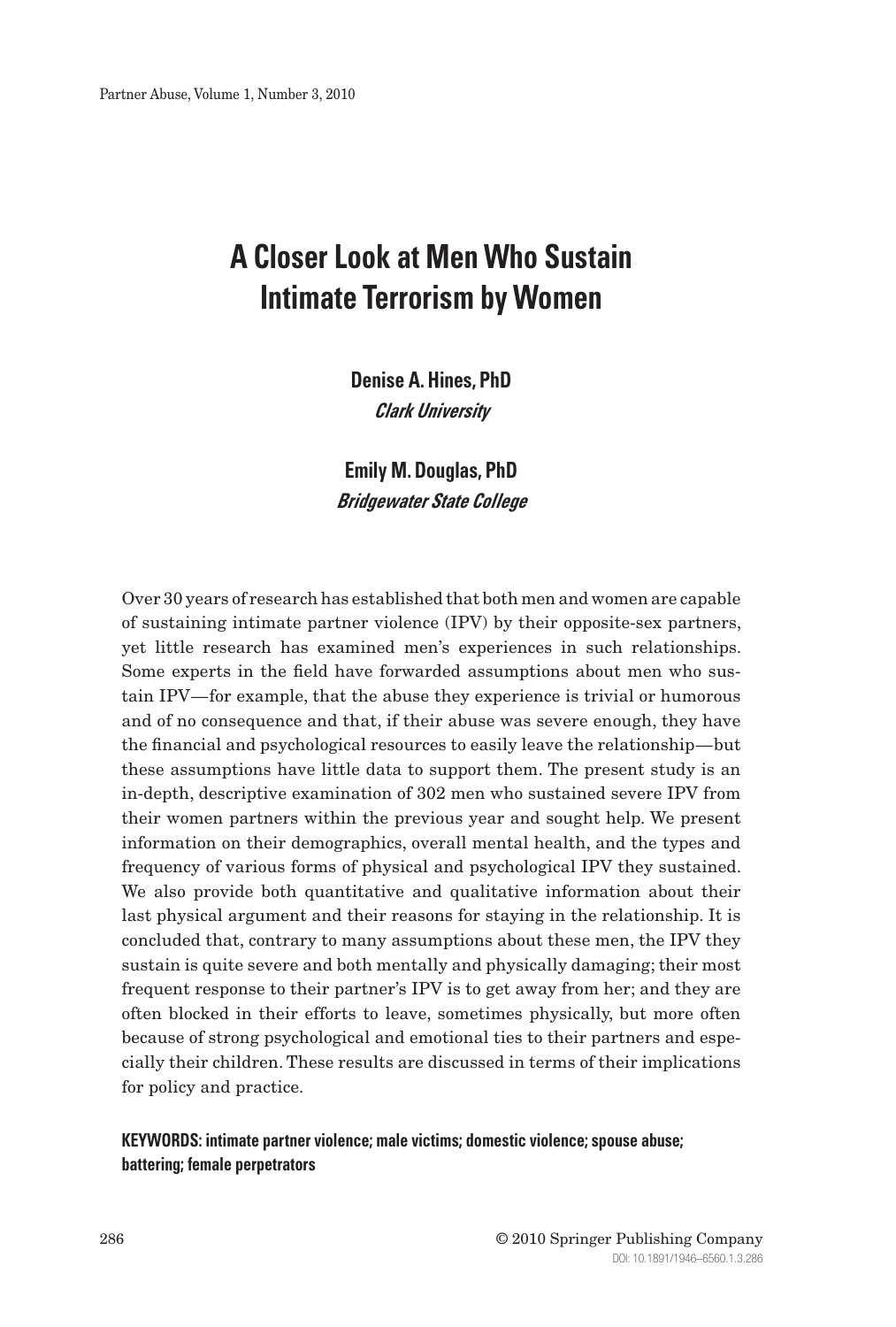Although increasingly more researchers have been investigating women's use of intimate partner violence (IPV) (e.g., Carney, Buttell, & Dutton, 2007; Carney & Buttell, 2004; Dowd, Leisring, & Rosenbaum, 2005; Henning & Feder, 2004; Henning, Jones, & Holdford, 2003; Swan, Gambone, Caldwell, Sullivan, & Snow, 2008; Swan, Gambone, Fields, Sullivan, & Snow, 2005; Swan & Snow, 2006) and thus acknowledging that men can sustain IPV from their women partners, little systematic research has documented the experiences of men who sustain IPV from their women partners. What has been done has been limited primarily to case studies (Cook, 2009; Migliaccio, 2001), with only one larger-scale study of men seeking help because they sustained IPV (Hines, Brown, & Dunning, 2007). One reason for this lack of research has been attributed to the controversial nature of this topic (Hines & Douglas, 2009): Despite decades of research showing that women use IPV against their men partners (Catalano, 2007; Gelles, 1974; Straus & Gelles, 1988; Straus, Gelles, & Steinmetz, 1980; Tjaden & Thoennes, 2000) at rates and frequencies that often equal that of their men partners (Archer, 2000), there are some who argue that men do not sustain IPV from their women partners, unless it is because their partners are acting in self-defense or retaliation (Belknap & Melton, 2005; Dobash, Dobash, Wilson, & Daly, 1992; Loseke & Kurz, 2005; Saunders, 1988). These authors typically argue that, because IPV is an issue of men maintaining power and control over their women partners, it is not possible for women to be perpetrators of IPV.

Johnson (1995, 2006) attempted to resolve this controversy by theorizing that there are two distinct types of IPV: common couple violence (CCV) and intimate terrorism (IT). CCV, Johnson argued, was seen primarily in population-based and community surveys that showed that women and men used IPV equally. This type of IPV consists of conflicts that "get out of hand" and result in men and women using low levels of violence (e.g., pushing, shoving, or slapping) toward one another. The central feature of IT is that the violence is one tactic in a general pattern of control of the male partner over the female partner. The IPV occurs frequently and is severe, occurring at least monthly; it is not likely to be mutual, and it is likely to involve serious injury and emotional abuse of the female partner as well. Johnson argues that IT can be explained by patriarchal theory and is the sole domain of men. The primary shortcoming of Johnson's research is that he used only shelter samples of battered women, and men mandated into batterer treatment programs, to come to this conclusion.

In a previous article on the data set used in the current study (Hines & Douglas, in press), we established that, as a whole, the men in our sample were the victims of IT by their women partners and that the violence the men used against their women partners was characteristic of violent resistance. Violent resistance, as described by Johnson, is characterized by the victim sometimes reacting to the partner's IT with violence but not within a general pattern of trying to control the partner (Johnson  $\&$ Ferraro, 2000). The purpose of the present article is to more closely examine the men who sustain IT and to evaluate some prevailing assumptions about who they are and what they experience. Specifically, we will provide data on their demographics, the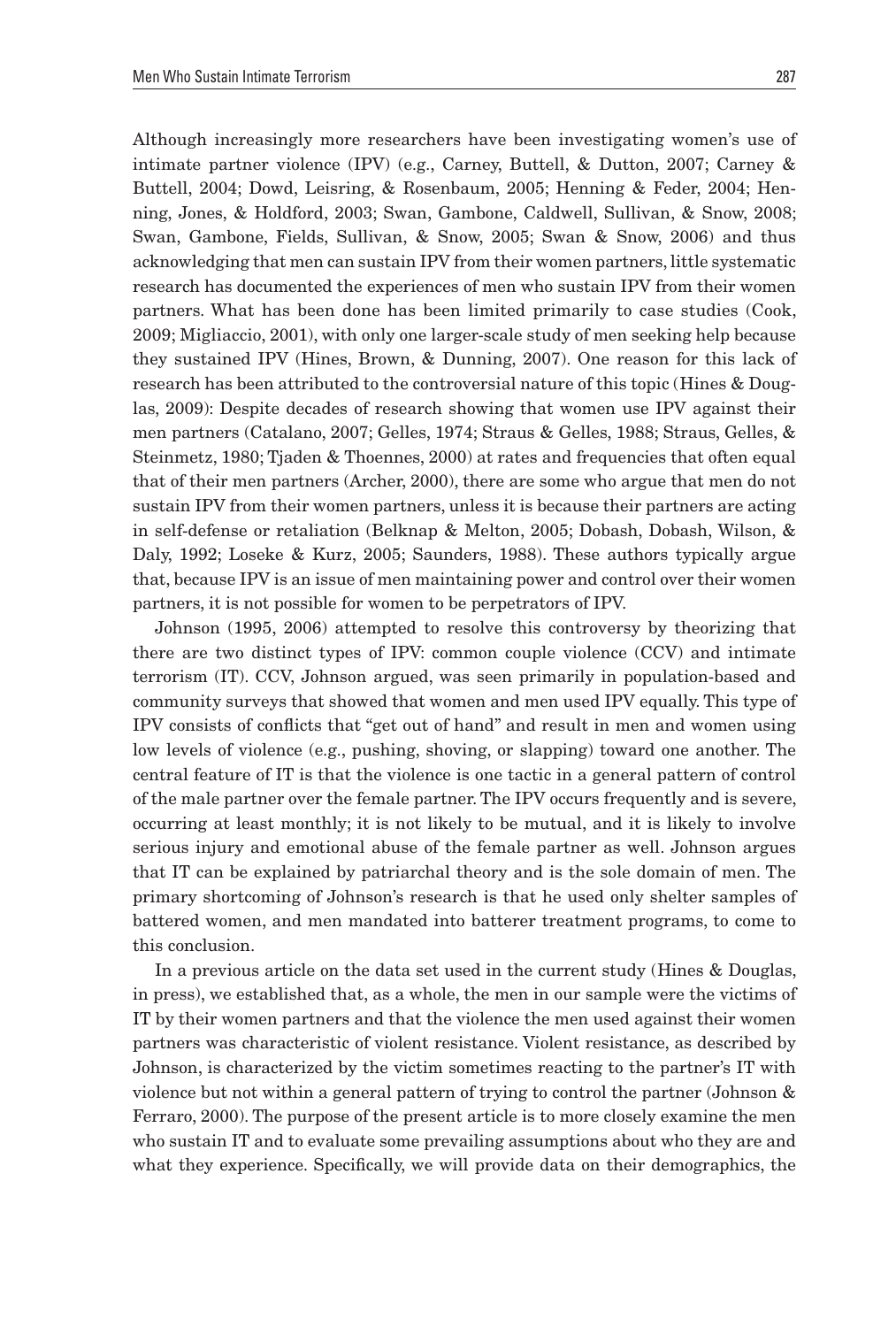nature of their relationships, what types of abuse they experience, and what prevents them from leaving.

## ASSUMPTIONS AND PREVIOUS RESEARCH ABOUT **MEN WHO SUSTAIN INTIMATE PARTNER VIOLENCE FROM WOMEN PARTNERS**

As mentioned, one well-noted assumption about women who use IPV against their men partners is that they are acting solely in self-defense or retaliation against their presumably violent men partners (Belknap & Melton, 2005; Dobash et al., 1992; Loseke & Kurz, 2005; Saunders, 1988). This assumption, held by a few researchers, has been refuted by studies assessing women's motives for IPV, which show that, although some women report self-defense or retaliation as a motive, most do not (see Hines & Malley-Morrison, 2001; Medeiros & Straus, 2006, for reviews). In a previous article (Hines & Douglas, in press), we provided evidence that refuted that assumption as well. The men in our sample are clearly the victims of IT, IPV that is characterized by severe violence and control, and any violence used by the men was consistent with the definition of violent resistance

Another assumption concerning woman-to-man violence held by some researchers (e.g., Pagelow, 1985) focuses on the relative size difference between most men and women. Because, on average, men are physically bigger and stronger than their women partners, some authors have argued that men would strike back or restrain a woman partner who becomes violent and that men presumably also have the ability to leave the premises without being forcibly restrained by their women partners (Pagelow, 1985). Some researchers who forward this assumption conclude that, because men can easily fight back, restrain their partners, and/or leave the premises, women's violence against men is trivial, humorous, or annoying (Currie, 1998; Pagelow, 1985; Saunders, 1988), and violence by women toward men has no social or psychological effects on the men who sustain it (Mills, 1984). Several anecdotal accounts (Cook, 2009; Migliaccio, 2001) and one larger-scale study (Hines et al., 2007) of men who sustain IPV from women partners indicate that women's violence can induce fear in men partners and is not viewed as trivial, humorous, or annoying, but as distressing. Many men report that they cannot and will not hit back, both because of moral objections to hitting a woman and because of fear that, if he hits her back, he may set himself up to be arrested and/or lose custody of his children (Cook, 2009; Migliaccio, 2001). Men victims are injured less frequently than women victims, but, men do, nonetheless, sustain injuries, which are sometimes very severe (Hines & Douglas, in press; McNeely, Cook, & Torres, 2001), and suffer socially and psychologically from their partner's aggression (e.g., Cook, 2009; Hines, 2007; Stets & Straus, 1990).

A related assumption is that men who sustain IPV from their women partners can leave their partners. Some researchers argue that men are not economically trapped in marriage or romantic relationships like women, because their incomes and occupational statuses tend to be higher (Saunders, 1988); they are not physically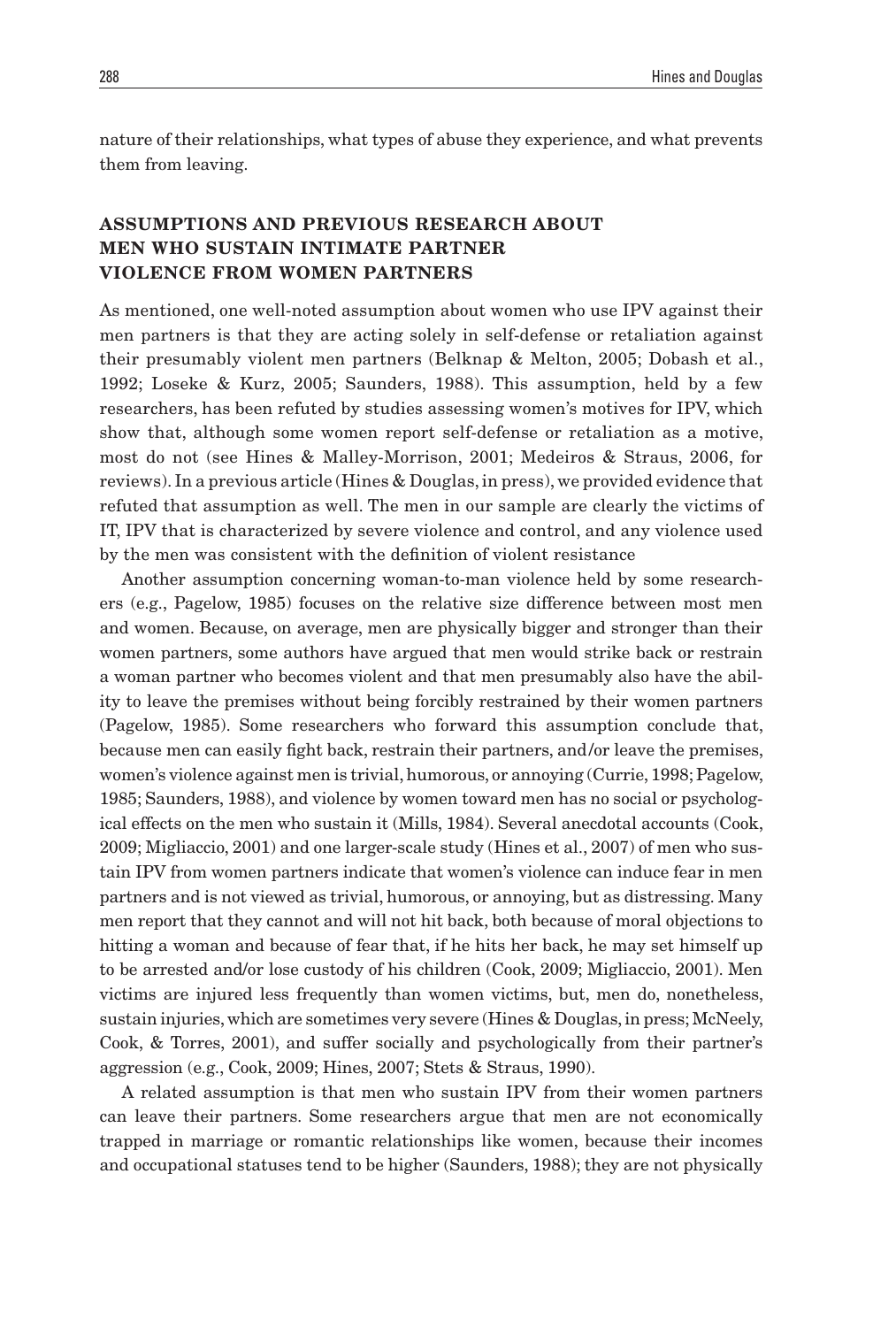or economically constrained from leaving (Pagelow, 1985), nor are they as psychologically invested in the children or household (Loseke & Kurz, 2005). Researchers who support this line of reasoning focus on concrete resources that are often available to men such as physical strength, employment, and transportation. Nonetheless, case studies show that men who sustain IPV often focus on these and other barriers to leaving an abusive relationship, including a commitment to marriage, lack of financial resources, and concern for their children. In such circumstances, men often worry that their women partners will obtain custody of their children. They have substantial concerns about leaving their children with a violent parent; if they stay in the household, they at least feel that they can protect the children (e.g., Cook, 2009; Steinmetz, 1977–1978). In our previous research on the sample in the current study, we also found that men encounter serious barriers to obtaining help from the social service system and from police when they seek such support, such as not being believed, being laughed at, and/or being accused of (or being arrested for) being the "real abuser" in the relationship (Douglas & Hines, 2009). Such barriers to seeking help from a system that is designed to help IPV victims creates further barriers to leaving an abusive woman partner.

In sum, despite increasing acknowledgement that men can sustain IPV from their women partners, some researchers embrace assumptions about the respective roles of men and women in troubled intimate relationships. Among these assumptions are that: (1) men are the primary perpetrators of abuse, and their women partners use violence in self-defense or retaliation; (2) men are physically dominant and can therefore easily strike back, restrain their partner, or leave the premises without being physically restrained; (3) the IPV that men sustain is trivial, humorous, or of no consequence; (4) men have greater socioeconomic resources than their women partners and thus have the ability to leave relationships that pose a danger to them; this ability is bolstered by their weaker psychological investment in their marriage and children as compared to women. Although these assumptions have been challenged by empirical studies on women who use IPV and case studies of men who sustain it, we still know little about men who sustain IPV from their women partners. The current article uses a large, national U.S. sample of men who sustained IPV from their women partners and sought help to investigate who these men are, the types and frequencies of abuse that they experience, their mental health status, and what prevents them from leaving the abusive relationships.

#### **METHOD**

### **Participants and Procedure**

The boards of ethics at the participating institutions of higher education approved the procedures for this study. A help-seeking sample of men who had sustained IPV from a woman partner  $(N = 302)$  was recruited from a variety of sources, including the Domestic Abuse Helpline for Men and Women (DAHMW; a national IPV hotline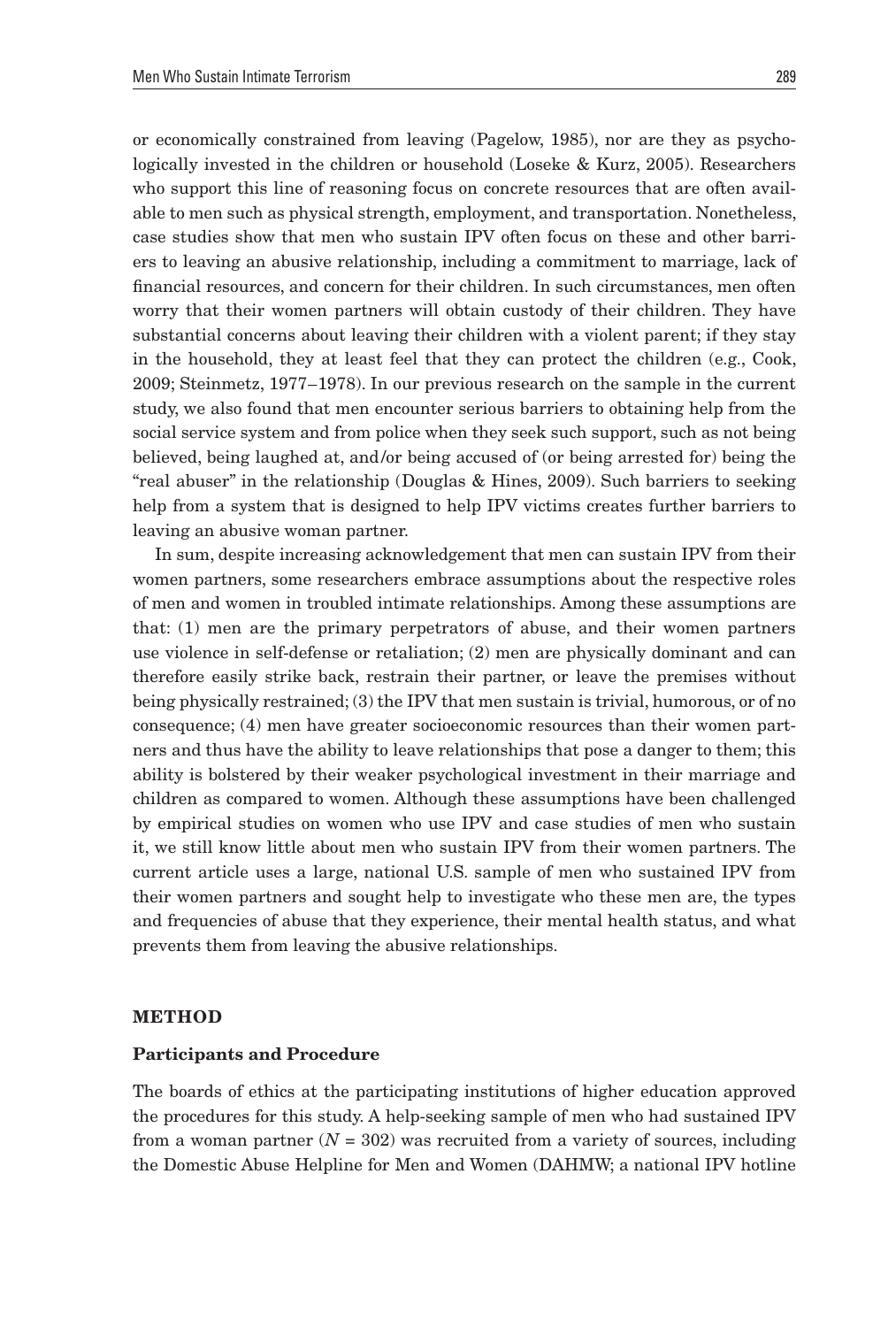specializing in men victims) and online Web sites, newsletters, blogs, and electronic mailing lists that specialized in the treatment of IPV, men victims of IPV, fathers' rights issues, divorced men's issues, men's health issues, and men's rights issues. To be eligible, the men had to speak English, live in the United States, and be between the ages of 18 and 59; they also had to have been involved in an intimate relationship with a woman lasting at least one month in the previous year, in which they sustained a physical assault from their partner during the previous year, and they had to have sought help/assistance for their partner's violence. Help/assistance was broadly defined and included seeking help from formal sources, such as hotlines, domestic violence agencies, the police, mental health and medical health professionals, lawyers, and ministers, to more informal help-seeking efforts, such as talking with friends and family members and searching the Internet for information or support groups for men victims.

Men who called the DAHMW seeking assistance and who met the eligibility criteria were invited to participate in this study either by calling a survey research center to complete the interview over the phone or by visiting the study Web site to complete an anonymous, secure version of the study questionnaire online. Men who saw an advertisement for the study online were directed to the study Web site to complete the online version of the study. Screener questions regarding the study criteria were on the first page of the survey, and men who were eligible were allowed to continue the survey. Men who did not meet the eligibility requirements were thanked for their time and were redirected to an exit page of the survey. Sixteen men completed the interview over the phone; the remaining 286 completed it online.

#### **Measures**

**Demographic Information.** Men were asked basic demographic information about both themselves and their partners, including age, race/ethnicity, personal income, education, and occupation. Occupation was coded according to the 1988 International Standard Classification of Occupations, a nine-point classification system developed by the International Labour Association that is updated every 20 years. Occupations were coded by two upper-level undergraduate research students, and interrater reliability was consistently above .90. Any discrepancies were resolved through conversations between the two coders. The nine categories are shown in the table note for Table 2. Men were also asked about the current status of their relationship, the length of their relationship with their partners, how long ago the relationship ended (if applicable), and how many minor children were involved in that relationship, if any.

**Revised Conflict Tactics Scales (CTS2).** The CTS2 (Straus, Hamby, Boney-McCoy, & Sugarman, 1996) was used to measure the extent to which the men in the study used and sustained psychological, physical, and sexual aggression and injuries in their relationships. The items used for this study included five items assessing minor physical aggression (e.g., grabbing, shoving, slapping), seven items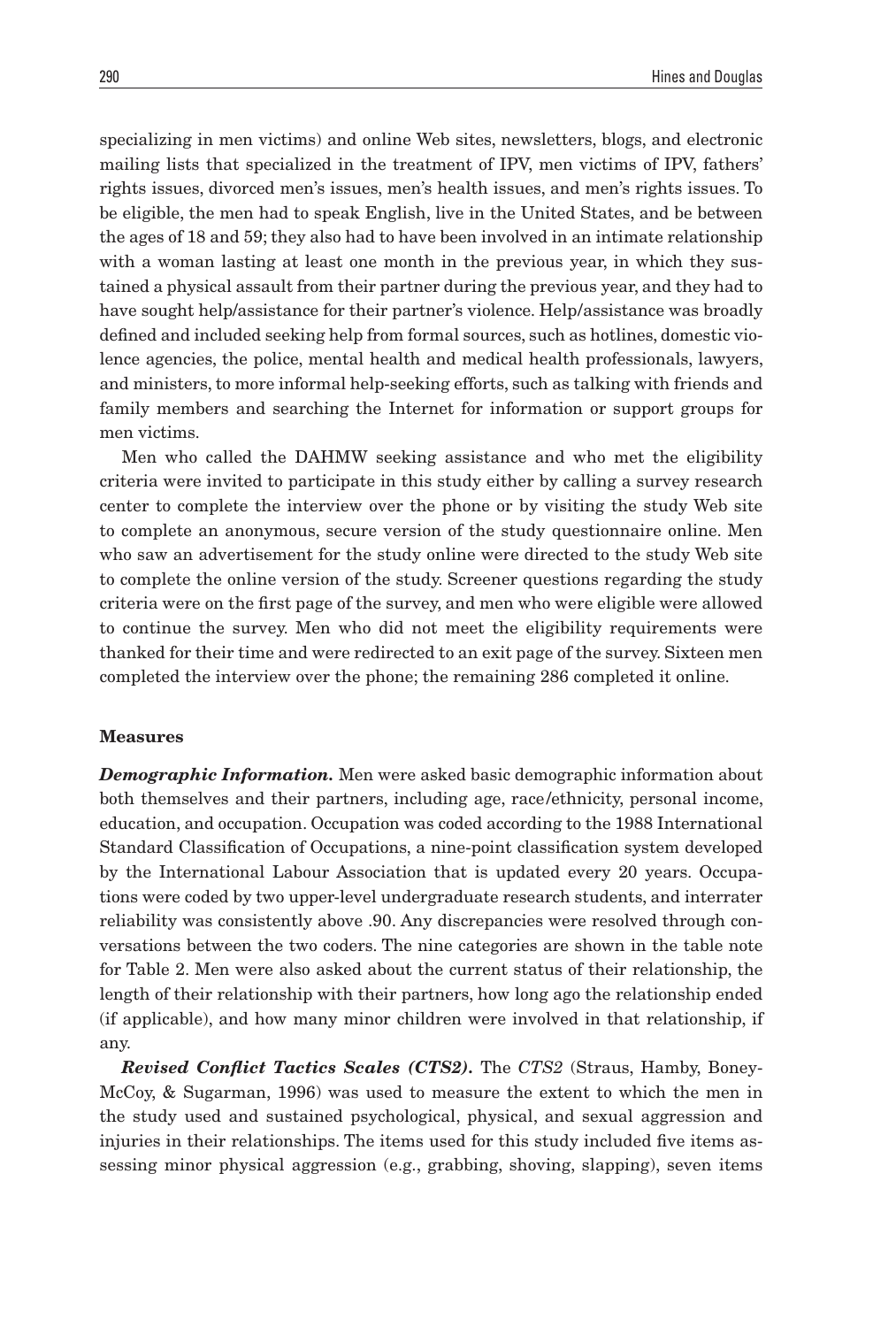assessing severe physical aggression (e.g., punching, beating up, using a knife or gun), two items assessing minor injuries (e.g., having a small cut or bruise), four items assessing severe injuries (e.g., broken bone, passing out), and one item assessing sexual aggression (insisting on sex when the partner did not want to). The eight CTS2 items regarding psychological aggression were supplemented with seven items from the Psychological Maltreatment of Women Inventory (Tolman, 1995). A factor analysis of these 15 items showed that there were three psychological aggression scales: controlling behaviors (e.g., not allowing to leave the house, monitoring time and whereabouts), minor psychological aggression (e.g., insulting/swearing, shouting/yelling, doing something to spite partner), and severe psychological aggression (e.g., threatening to harm partner, intentionally destroying something belonging to partner) (Hines & Douglas, in press).

Participants responded to each of the items by indicating the number of times these tactics were used by the participant and his partner in the previous year. Participants indicated on a scale from 0 to 6 how many times they experienced each of the acts in the previous year: 0 (0 times);  $1 (1 \, time)$ ;  $2 (2 \, times)$ ;  $3 (3 \, to \, 5 \, times)$ ; 4 (6 to 10 times); 5 (11 to 20 times); 6 (more than 20 times). These data were then transformed in order to obtain an approximate count of the number of times each act occurred in the previous year, using the following scale:  $0 = 0$  acts in previous year; 1 (1 act in the previous year); 2 (2 acts in the previous year); 3 (4 acts in the previous year);  $4 \times 8$  acts in the previous year);  $5 \times 16$  acts in the previous year);  $6 \times 25$ acts in the previous year).

For the present article, we calculated a dichotomous and a frequency variable for each item in the CTS2 and a dichotomous, a frequency, and a chronicity variable for each scale (i.e., minor psychological, severe psychological, controlling behaviors, insisting on sex, minor physical, severe physical, total physical, minor injuries, severe injuries, total injuries). We also created a new physical aggression scale that was comprised of the items that could be considered life-threatening (i.e., beating up, using a knife or gun, burning, choking), and we called this the very severe physical aggression scale. (The severe physical aggression scale contained these items as well, in addition to the items that Straus et al. outline in their description of the scale.) The dichotomous variable indicates the presence or absence of each type of IPV and thus can be used to indicate the prevalence of perpetration and victimization of each type of IPV. Frequency is the frequency with each type of IPV was used or sustained (including zeros when indicated). Chronicity is the frequency with which the participant and his partner used each type of IPV, among only those who indicated that a given type of IPV had been used. Thus, the lower bound of the chronicity variables would be one (indicating that that person used one act of that type of aggression in the past year) because participants and their partners who did not use that particular type of IPV would be removed from this particular calculation.

The CTS2 has been shown to have good construct and discriminant validity and good reliability, with internal consistency coefficients ranging from .79 to .95 (Straus et al., 1996). Reliability statistics for the current sample ranged from .45 (severe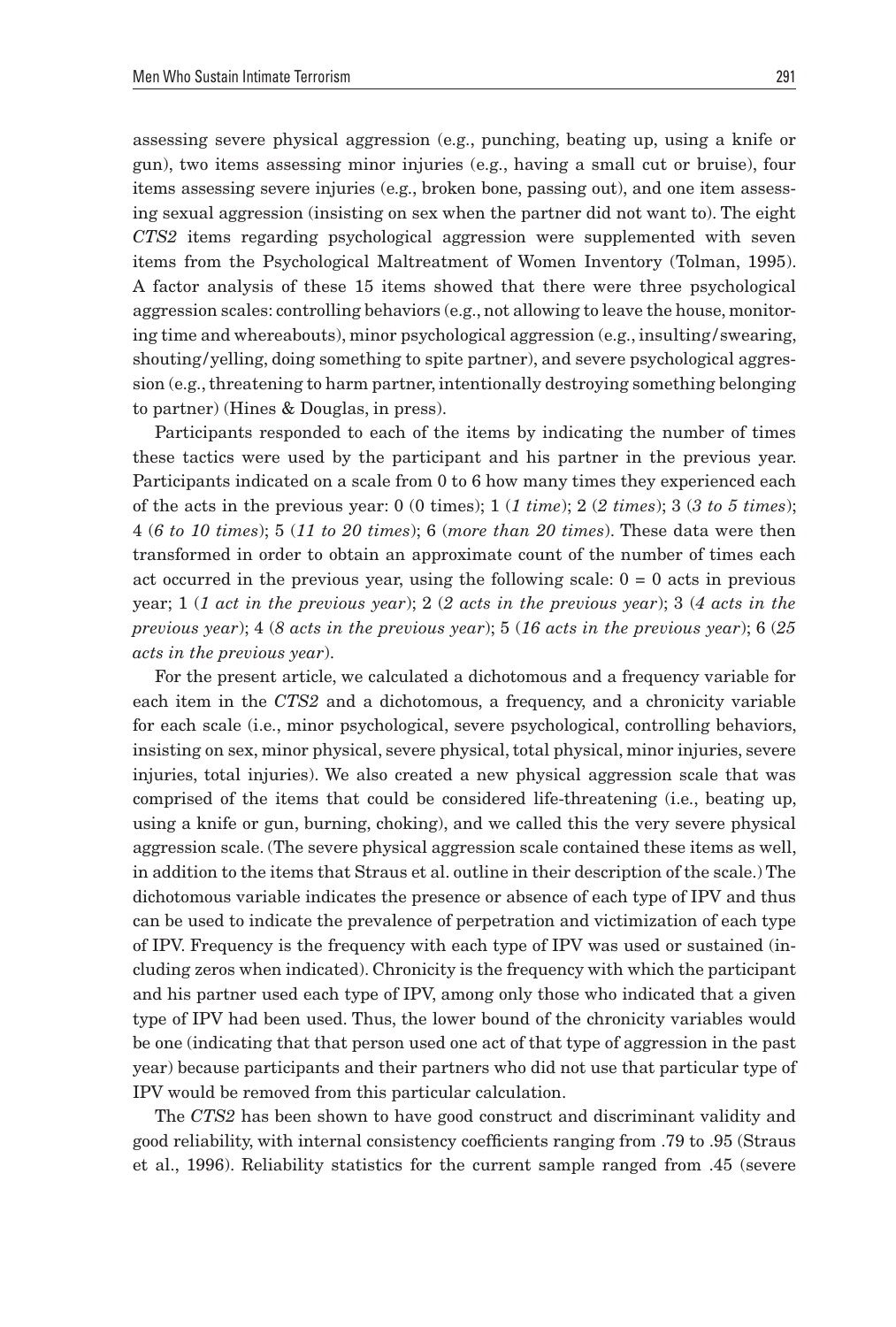injury) to .65 (minor psychological) to .72 (severe psychological) to .90 (minor physical aggression).

**Additional Information on IPV.** Following the CTS2, we gathered specific information about the most recent violent episode. These questions included who used physical aggression first in the most recent physical altercation. If participants indicated that their partner used physical aggression first, they were then asked how they responded and were given eight responses, including hitting back, leaving the room, and calling the police. Participants were also asked whether they and/ or their partner used alcohol or drugs during that incident, and we inquired about whether any children involved with the couple ever witnessed violence between the adults. These questions and answer choices provided were based on a review of the qualitative literature in addition to the experiences of the executive director of the DAHMW. A final choice of "other, specify" was provided for these questions in case a particular participant's experiences did not fit with the choices provided. These qualitative responses were coded independently by two upper-level undergraduate research assistants, and any discrepancies were resolved by the first author. A final question addressed who was the first to ever hit the other person in the relationship.

We also asked the participants whether their women partners ever did any of the following to them: filed a restraining order against him under false pretenses, falsely accused him of hitting or beating her, falsely accused him of physically abusing the children, and falsely accused him of sexually abusing the children. These last two questions were asked only of men who indicated they had minor children.

**Mental Health Status.** We asked men whether they were ever diagnosed with a mental illness. If they stated that they had been, we then asked them what their diagnosis was and whether they suffered from this mental illness for a long time or only since being involved with their partner. For diagnoses, they were given the following answer choices: depressive disorder, anxiety disorder, alcoholism/substance abuse, borderline personality disorder, antisocial personality disorder, narcissistic personality disorder, histrionic personality disorder, bipolar disorder, schizophrenia, eating disorder, attention deficit hyperactivity disorder/attention deficit disorder, and other. If they chose "other," we asked them to specify the diagnosis.

**What Prevents Them From Leaving.** We asked men whether they ever seriously considered leaving their partners. If they answered yes, we then asked why they had not left yet. Sample answer choices included: love, concern for the children, not enough money to leave, and embarrassment that others will find out that his partner abused him. Answer categories were based on a review of the qualitative literature and the experiences of the DAHMW. One final choice of "other, specify" was included in case a participant's experiences were not captured by the existing choices. Any qualitative responses were coded independently by two upperlevel undergraduate research assistants; discrepancies were resolved by the first author.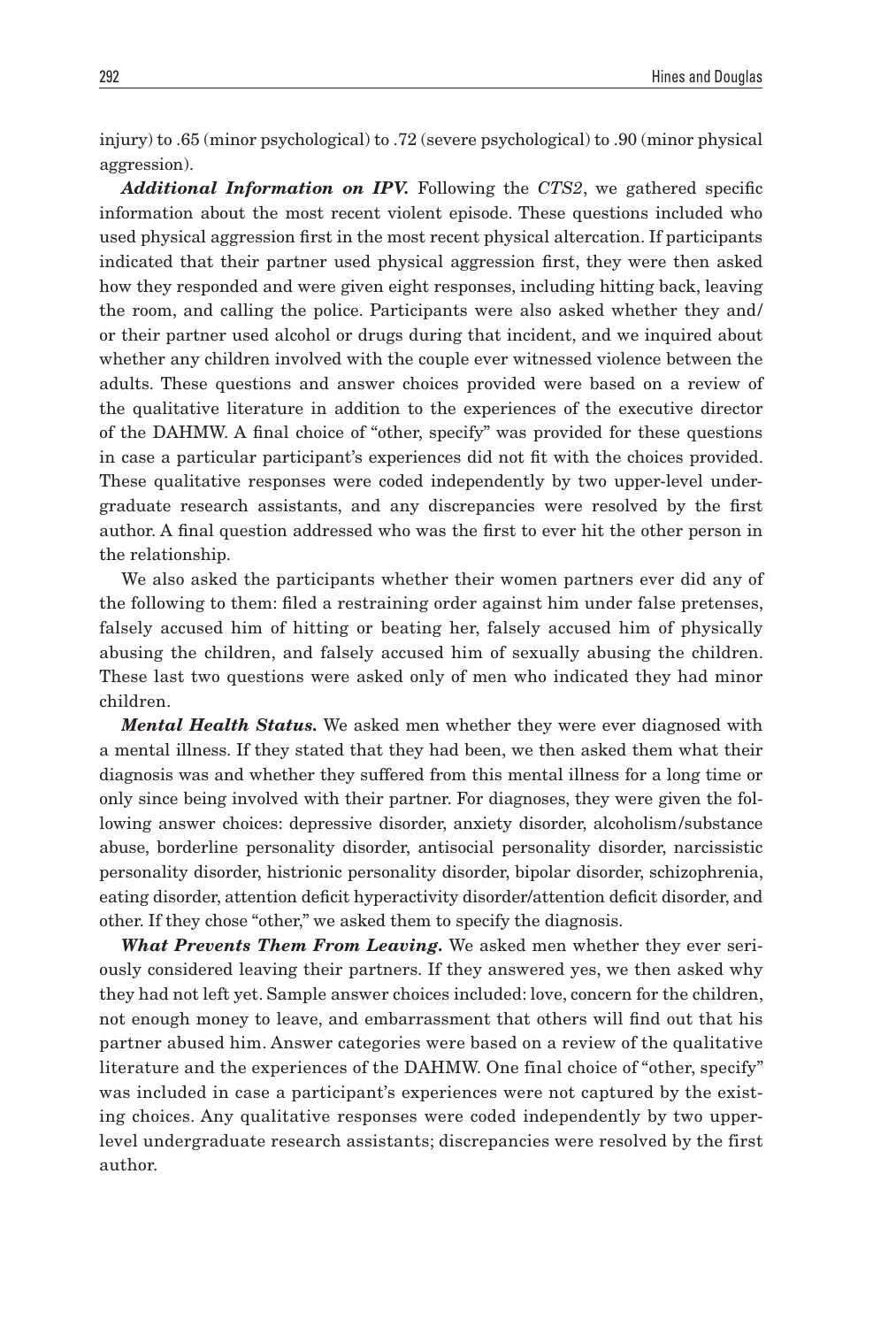### **RESULTS**

### Demographics

Table 1 presents the relationship characteristics. The majority of the men  $(56.5%)$ were currently in a relationship with their woman partners, the most common type of which was a marriage  $(47.5\%)$ , followed by separation  $(17.9\%)$ . Overall, 72.4% of the men were currently or had been married to their partners. The remainder were currently or had dated, cohabited with, or been engaged to their partners. These relationships lasted on average 8.2 years, and, of the relationships that had ended, they ended on average just over 6 months prior to the participants completing the survey. Almost three-quarters of the men said that minor children were involved in the relationship, and they reported an average of two children per relationship.

The demographics of the men and their women partners are presented in Table 2. In comparison to their partners, the men were significantly older, taller, and heavier and were more likely to be White, less likely to be Asian, had a higher income and educational status, and were more likely to be working. There was no difference in their occupational statuses. Overall, the men were a well-educated group, with an average educational attainment between a two- and four-year college degree. Their personal income was almost \$52,000 per year, and, of those who provided an occupation, their average occupational code approached that of a technician/associate professional. More than three-quarters were working at least seasonally, but  $13.2\%$  were disabled in some way  $(7.0\%$  of all men were not working because of a disability).

|                                                       | Percentage or $M(SD)$ |
|-------------------------------------------------------|-----------------------|
| Currently in a relationship                           | 56.5%                 |
| Dating                                                | $3.6\%$               |
| Ex-dating                                             | 7.3%                  |
| Engaged                                               | 1.7%                  |
| Ex-engaged                                            | $4.3\%$               |
| Cohabiting (but not engaged)                          | $6.0\%$               |
| Ex-cohabiting                                         | 6.3%                  |
| Married                                               | 47.5%                 |
| Separated                                             | 17.9%                 |
| Divorced                                              | $7.0\%$               |
| Length of relationship (in months)                    | 97.90 (82.06)         |
| Number of months since relationship ended $(n = 112)$ | 6.10(7.69)            |
| Have minor children                                   | 73.2%                 |
| Number of minor children $(n = 217)$                  | 2.00(1.01)            |

### **TABLE 1. Relationship Characteristics (** $N = 302$ **)**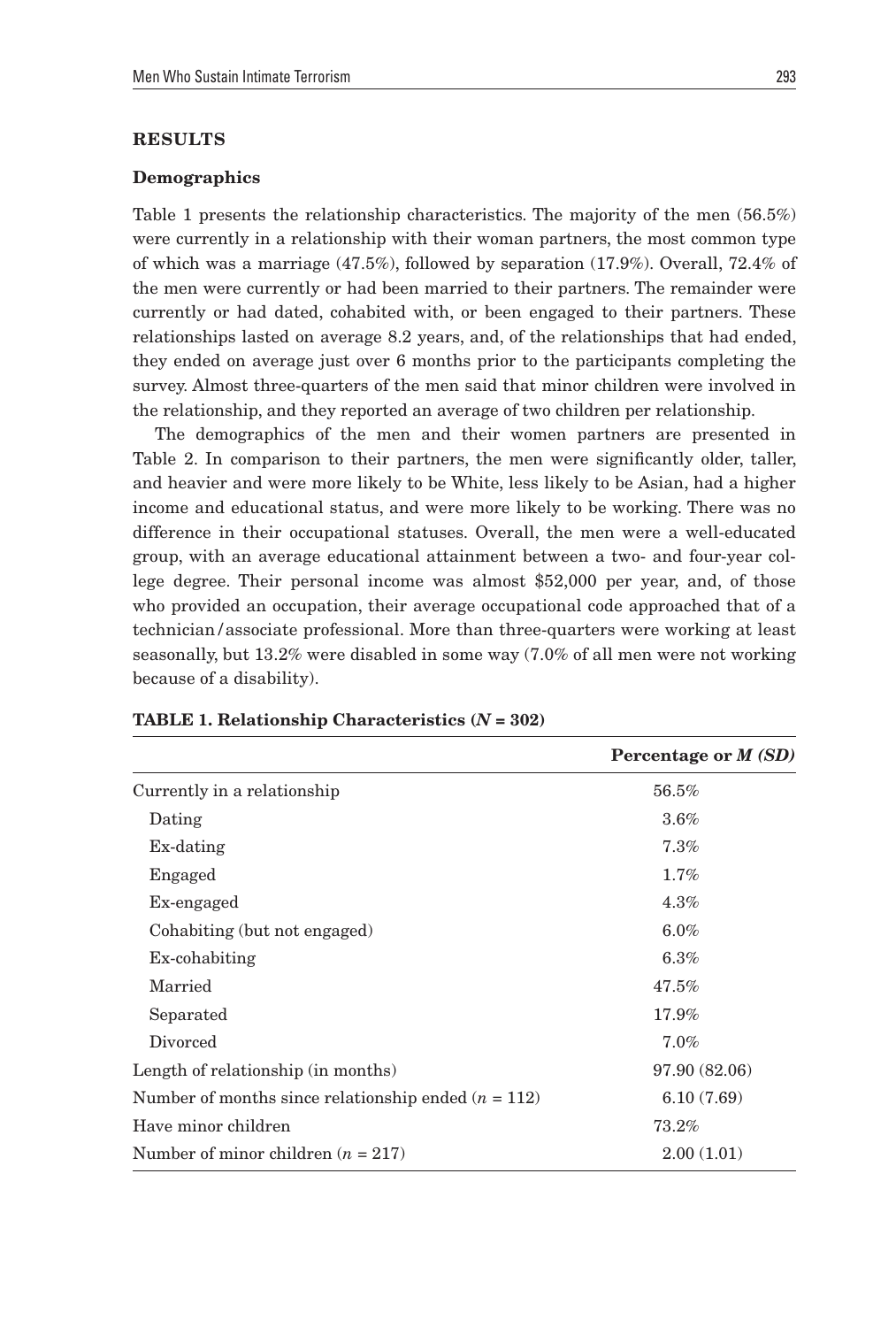|                                               | <b>Men Help Seekers</b><br>Percentage or<br>M(SD) | <b>Women Partners</b><br>Percentage or<br>M(SD) | $\chi^2$ or $t$ |
|-----------------------------------------------|---------------------------------------------------|-------------------------------------------------|-----------------|
| Men participant demographics                  |                                                   |                                                 |                 |
| Age $(n = 299)$                               | 40.49 (8.97)                                      | 37.91 (8.61)                                    | $7.11***$       |
| Height (in inches) $(n = 293)$                | 70.74 (2.94)                                      | 65.17 (2.88)                                    | $24.34***$      |
| Weight (in pounds) $(n = 296)$                | 195.41 (38.80)                                    | 153.21 (63.28)                                  | $10.39***$      |
| Body mass index $(n = 291)$                   | 27.31 (4.76)                                      | 25.24 (10.25)                                   | $3.28***$       |
| Race/ethnicity                                |                                                   |                                                 |                 |
| White                                         | 86.8%                                             | 74.2%                                           | $26.33***$      |
| Black                                         | 6.0%                                              | 7.3%                                            | 0.75            |
| Hispanic                                      | 5.0%                                              | 7.6%                                            | 1.75            |
| Asian                                         | 4.3%                                              | 9.3%                                            | $7.84**$        |
| Native American                               | 2.0%                                              | $2.6\%$                                         | 0.07            |
| Income $(n = 269)$                            | \$51,950 (24.46)                                  | \$30,130 (24.32)                                | $10.38***$      |
| Educational status <sup>a</sup> ( $n = 299$ ) | 4.41(1.56)                                        | 3.82(1.90)                                      | $5.37***$       |
| Occupational status                           |                                                   |                                                 |                 |
| Working full-time                             | 68.9%                                             | 47.7%                                           |                 |
| Working one part-time job                     | 4.6%                                              | 10.3%                                           |                 |
| Working >1 part-time job                      | $2.3\%$                                           | $1.7\%$                                         |                 |
| Working seasonally                            | 2.6%                                              | $1.3\%$                                         |                 |
| Disabled, not working                         | 7.0%                                              | $3.0\%$                                         |                 |
| Retired, not working                          | 1.3%                                              | $0.0\%$                                         |                 |
| Unemployed, looking for work                  | 7.9%                                              | 6.3%                                            |                 |
| Not working, not looking                      |                                                   |                                                 |                 |
| for work                                      | 3.6%                                              | 27.5%                                           |                 |
| Working at least seasonally                   |                                                   |                                                 |                 |
| $(n = 294)$                                   | 78.5%                                             | 60.6%                                           | $20.66***$      |
| Occupation code <sup>b</sup> ( $n = 107$ )    | 6.80(2.13)                                        | 6.93(1.60)                                      | 0.62            |
| Has a disability                              | 13.2%                                             | $8.6\%$                                         | 3.25            |

### **TABLE 2. Men Participants' and Their Women Partners' Demographics**

<sup>a</sup>Educational status:  $1 =$  less than high school,  $2 =$  high school graduate or GED,  $3 =$ some college or trade school,  $4 =$ two-year college graduate,  $5 =$ four-year college  $graduate, 6 = some graduate school, 7 = graduate degree.$ 

<sup>b</sup>Occupation code: 1 = elementary occupations, 2 = plant and machine operators and assemblers,  $3 = \text{craft}$  and related trades workers,  $4 = \text{skilled}$  agricultural and fishery workers,  $5 =$  services workers and shop and market sale workers,  $6 =$  clerks,

 $7 =$  technicians and associate professionals,  $8 =$  professionals,  $9 =$  legislators, senior officials, managers.

\*\*p < .01. \*\*\*p < .001.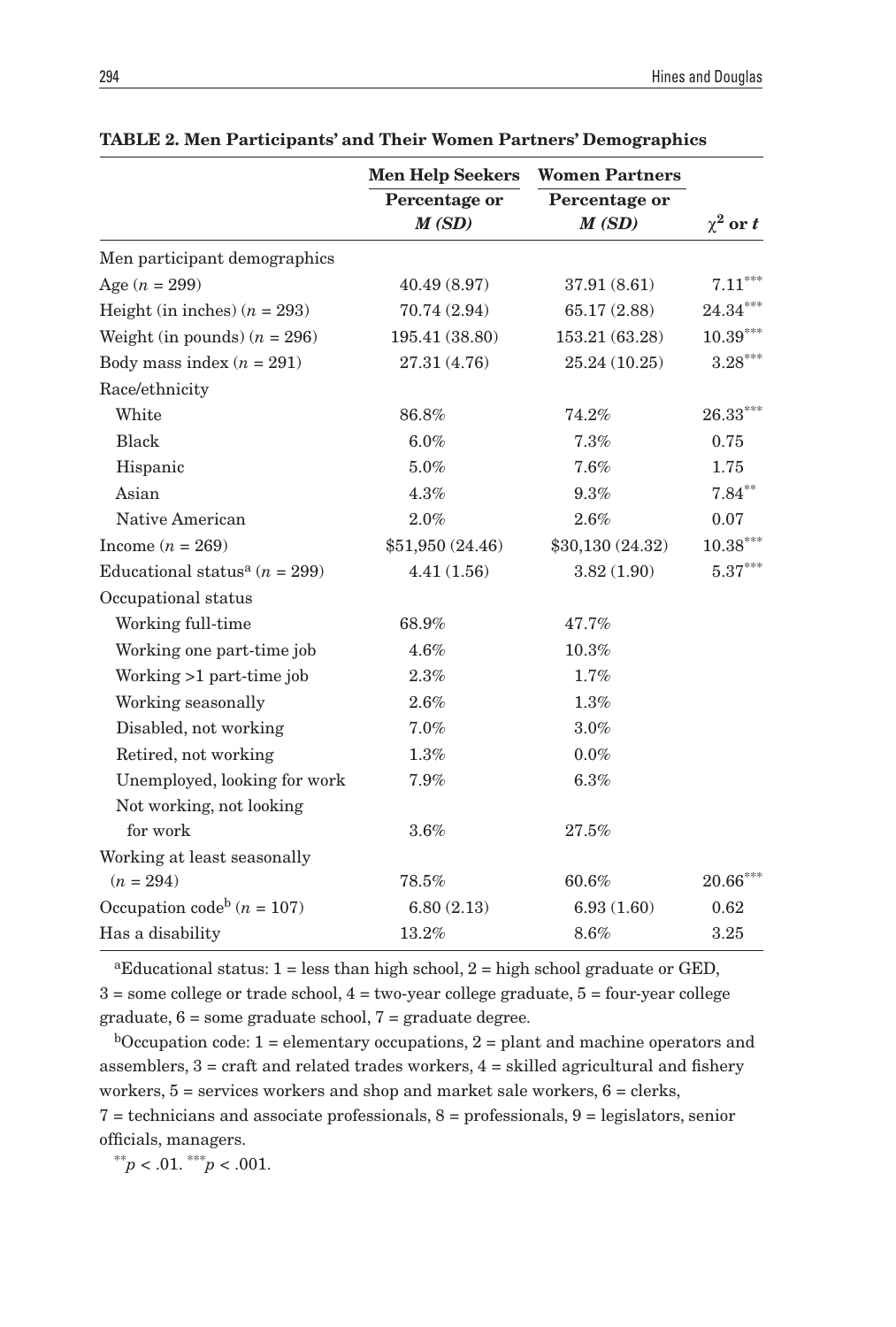Of the men who provided occupations  $(n = 212)$ , 25 were contractors or construction workers; 16 were in the military, police officers, or firefighters; 15 were lawyers, doctors, or engineers; and 10 were business owners or executives.

### **Experiences of Psychological and Physical Aggression** in the Previous Year

As mentioned in Hines and Douglas (in press) and shown in Table 3, 100% of women partners were reported by their men partners to have used minor psychological aggression,  $96.0\%$  used severe psychological aggression,  $93.4\%$  used controlling behaviors, and  $41.1\%$  used sexual aggression. When examining their chronicity of aggression within the previous year, among those who used aggression, women partners were reported to have used 65.12 acts of minor psychological aggression, 28.90 acts of severe psychological aggression, 42.62 controlling behaviors, and 9.60

| <b>Types of Aggression</b>  | Percentage of<br><b>Women Partners</b><br><b>Who Perpetrated</b>              | <b>Frequency of</b><br><b>Aggression</b><br>M(SD)                             | <b>Chronicity of</b><br>Aggression <sup>a</sup><br>M(SD)                             |
|-----------------------------|-------------------------------------------------------------------------------|-------------------------------------------------------------------------------|--------------------------------------------------------------------------------------|
| Minor psychological         | 100.0                                                                         | 62.12(24.15)                                                                  | 65.12(24.15)                                                                         |
| Severe psychological        | 96.0                                                                          | 27.75 (26.29)                                                                 | 28.90 (26.20)                                                                        |
| Controlling behaviors       | 93.4                                                                          | 39.80 (36.60)                                                                 | 42.62(36.25)                                                                         |
| Insisting on sex            | 41.1                                                                          | 3.94(7.20)                                                                    | 9.60(8.48)                                                                           |
| Minor physical              | 98.7                                                                          | 31.58 (34.30)                                                                 | 32.01(34.33)                                                                         |
| Severe physical             | 90.4                                                                          | 15.13(21.54)                                                                  | 16.74 (22.06)                                                                        |
| Very severe physical        | 54.0                                                                          | 4.03(8.62)                                                                    | 7.46(10.59)                                                                          |
| Total physical              |                                                                               |                                                                               |                                                                                      |
| (minor and severe)          | 100.0                                                                         | 46.72 (53.48)                                                                 | 46.72(53.48)                                                                         |
| <b>Types of Injuries</b>    | Percentage of<br><b>Men Help Seekers</b><br><b>Who Sustained</b><br>an Injury | <b>Frequency of</b><br><b>Injuries to Men</b><br><b>Help Seekers</b><br>M(SD) | Chronicity of<br><b>Injuries to Men</b><br><b>Help Seekers</b> <sup>a</sup><br>M(SD) |
|                             |                                                                               |                                                                               |                                                                                      |
| Minor                       | 77.5                                                                          | 7.54(11.93)                                                                   | 9.73(12.75)                                                                          |
| Severe                      | 35.1                                                                          | 1.63(4.95)                                                                    | 4.64(7.50)                                                                           |
| Total (minor and<br>severe) | 78.5                                                                          | 9.16(14.63)                                                                   | 11.68(15.61)                                                                         |

**TABLE 3. Prevalence and Chronicity of Intimate Partner Violence** by Women Partners  $(N = 302)$ 

<sup>a</sup>Chronicity is the average number of aggressive acts used by those women partners who were reported to have used any of the corresponding aggressive acts.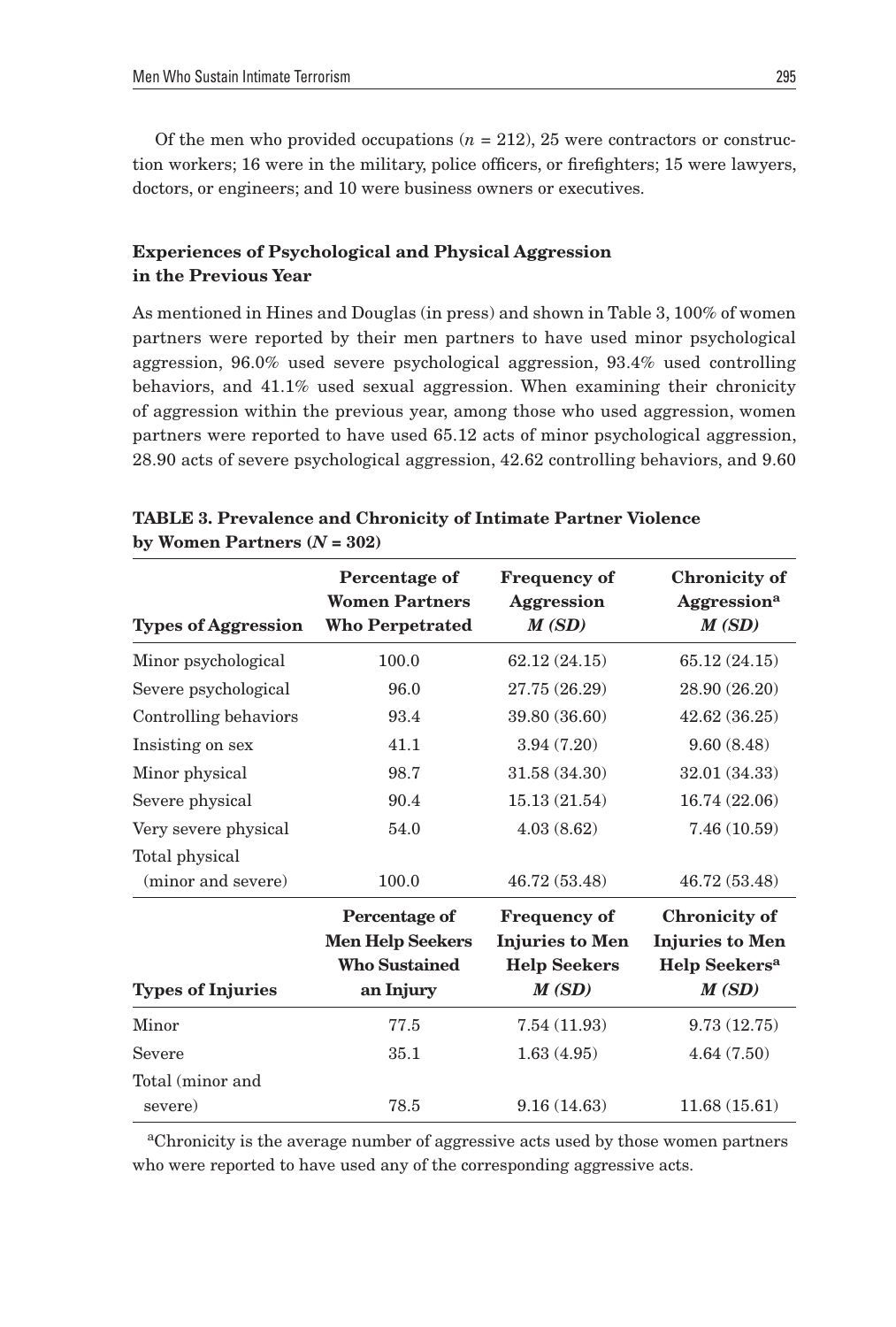acts of sexual aggression. For physical aggression, 100% of women partners were reported to have engaged in physical aggression overall, with 98.7% engaging in minor physical aggression, 90.4% engaging in severe physical aggression, and 54.0% engaging in very severe (i.e., life-threatening) physical aggression. Moreover, within the previous year and among partners who were physically aggressive, women partners were reported to have used 46.72 acts of physical aggression overall, with a mean of 32.01 acts of minor, 16.74 acts of severe, and 7.46 acts of very severe physical aggression.

Almost 80% of men participants reported that they were injured by their women partners, with 77.5% stating they sustained a minor injury and 35.1% sustaining a severe injury in the previous year. Moreover, within just the men participants who did sustain injuries, the men participants reported that they were injured 11.68 times in the previous year (9.73 minor injuries and 4.64 severe injuries).

Table 4 presents the prevalence of each of the CTS victimization items by scale, along with the mean number of times that specific type of aggression happened in the past year (this mean includes those men who did not sustain that type of aggression). The items within each scale are arranged in order of prevalence rates, with the most prevalent item appearing first. For minor psychological aggression, the most prevalent types were shouting/yelling and insulting/swearing, with over 99% of men sustaining both of these at an average of over 20 times per year. For severe psychological aggression, the most prevalent items were threatening to hit or throw something at him and intentionally destroying something belonging to him, with approximately 75% of the sample sustaining both of these. More than 75% of the sample also had their time monitored by their partner, a type of controlling behavior, at a rate of over 12 times in the previous year. This type of controlling behavior was followed by the partner preventing him from seeing his friends or family, sustained by 68.2% of the sample at a rate of almost 8 times in the previous year.

For the minor physical aggression items, the most prevalent were pushing/shoving  $(93.0\%$  sustained at a rate of 8.30 acts in the previous year) and throwing something at him that could hurt (82.5% sustained at a rate of 6.60 acts in the previous year). The most prevalent severe physical aggression items were punching/hitting him with something that could hurt, sustained by 84.4% of the sample at a rate of 6.08 acts in the previous year, and kicking, sustained by 56.3% of the sample at a rate of 3.08 acts in the previous year. Notably,  $40.1\%$  of the sample said they had been beaten up in the previous year, at an average of 2.68 times. This included 10 men  $(3.3%)$  who reported being beaten up 11 to 20 times in the previous year and 14 men (4.6%) who reported being beaten up more than 20 times in the previous year. In addition, 20.5% of men said their partners used a knife or gun on them in the previous year, which includes  $9 \text{ men } (3.0\%)$  who said this happened 3 to 5 times, 2 men  $(0.7\%)$  who said it happened 6 to 10 times, and 1 man  $(0.3\%)$  who said this happened more than 20 times in the previous year. Almost 17% of the men reported being choked, which included 14 men (4.6%) who were choked 3 to 5 times, 2 men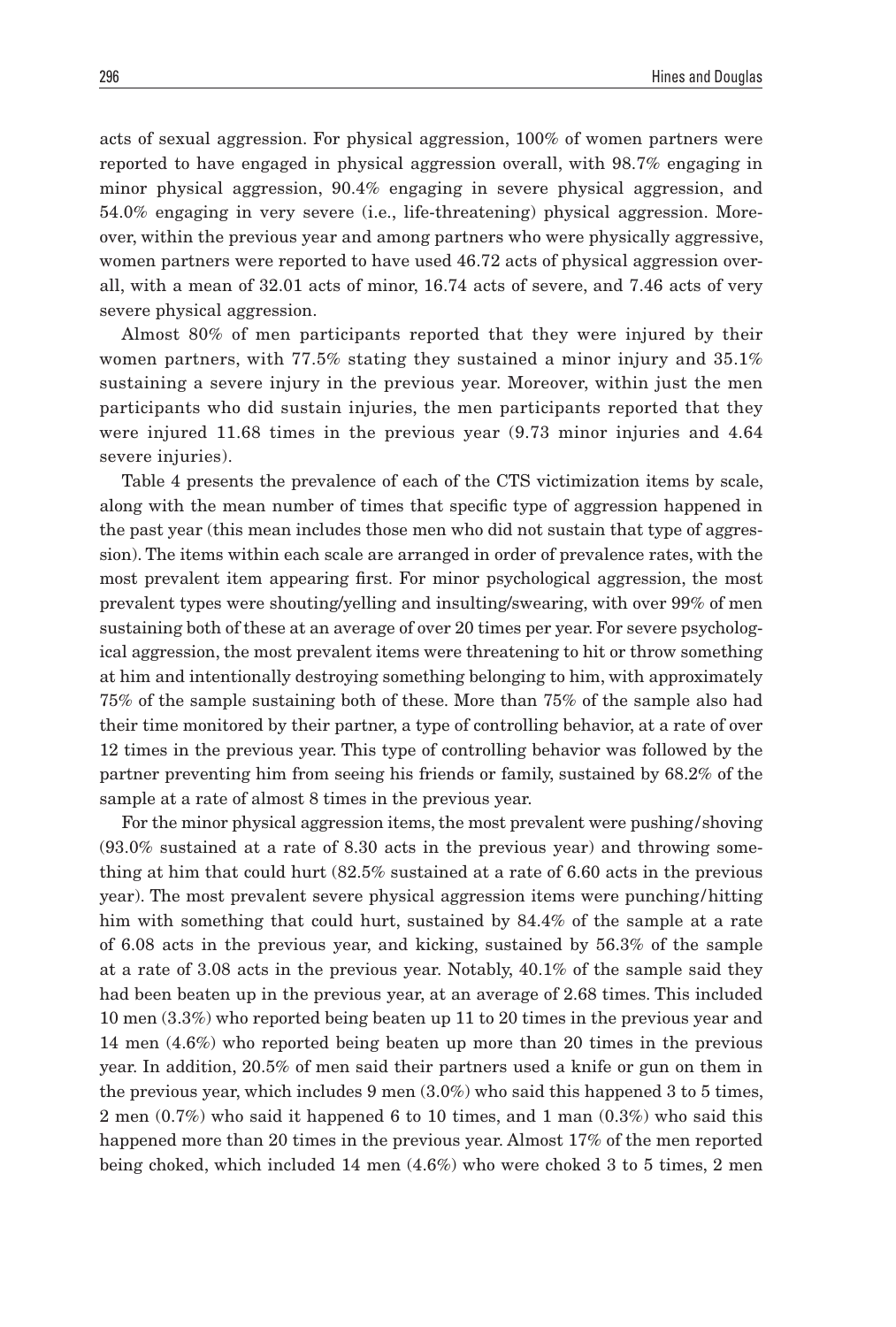| Item                                    | Percentage | M        | SD    |
|-----------------------------------------|------------|----------|-------|
| Minor psychological aggression          |            |          |       |
| Shouted/yelled at him                   | 99.3%      | 21.49    | 7.06  |
| Insulted/swore at him                   | 99.0%      | 21.12    | 7.36  |
| Did something to spite him              | 90.4%      | 11.84    | 9.88  |
| Stomped out of the room/house/yard      |            |          |       |
| during a disagreement                   | 82.8%      | 10.67    | 9.77  |
| Severe psychological aggression         |            |          |       |
| Threatened to hit or throw something    |            |          |       |
| at him                                  | 75.5%      | 8.46     | 9.46  |
| Intentionally destroyed something       |            |          |       |
| belonging to him                        | 73.8%      | 5.33     | 7.46  |
| Called him a lousy lover                | 62.3%      | 6.71     | 8.96  |
| Called him fat or ugly                  | 57.9%      | 7.25     | 9.57  |
| Controlling behaviors                   |            |          |       |
| Monitored his time/made him account     |            |          |       |
| for his whereabouts                     | 76.2%      | 12.40    | 10.68 |
| Prevented him from seeing family        |            |          |       |
| or friends                              | 68.2%      | 7.96     | 9.36  |
| Prevented him from access to the        |            |          |       |
| household income                        | 49.7%      | 5.68     | 8.73  |
| Did not allow him to leave the house    | 45.0%      | 4.08     | 7.19  |
| Restricted his use of the phone         | 36.1%      | 3.49     | 7.19  |
| Restricted his use of the car           | 35.4%      | 3.90     | 7.83  |
| Threatened to harm someone close to him | 33.1%      | $2.28\,$ | 5.79  |
| Minor physical aggression               |            |          |       |
| Pushed or shoved him                    | 93.0%      | 8.30     | 8.64  |
| Threw something at him that could hurt  | 82.5%      | 6.60     | 8.03  |
| Grabbed him                             | 81.1%      | 7.24     | 8.60  |
| Slapped him                             | 71.9%      | 5.88     | 8.25  |
| Twisted his arm or hair                 | 46.7%      | 3.57     | 6.71  |
| Severe physical aggression              |            |          |       |
| Punched him or hit him with             |            |          |       |
| something that could hurt               | 84.4%      | 6.08     | 7.86  |
| Kicked him                              | 56.3%      | 3.08     | 5.57  |

# TABLE 4. Rates and Frequencies of Women Partners' Aggression on All Conflict Tactics Scale Items  $(N = 302)$

 $(Continued)$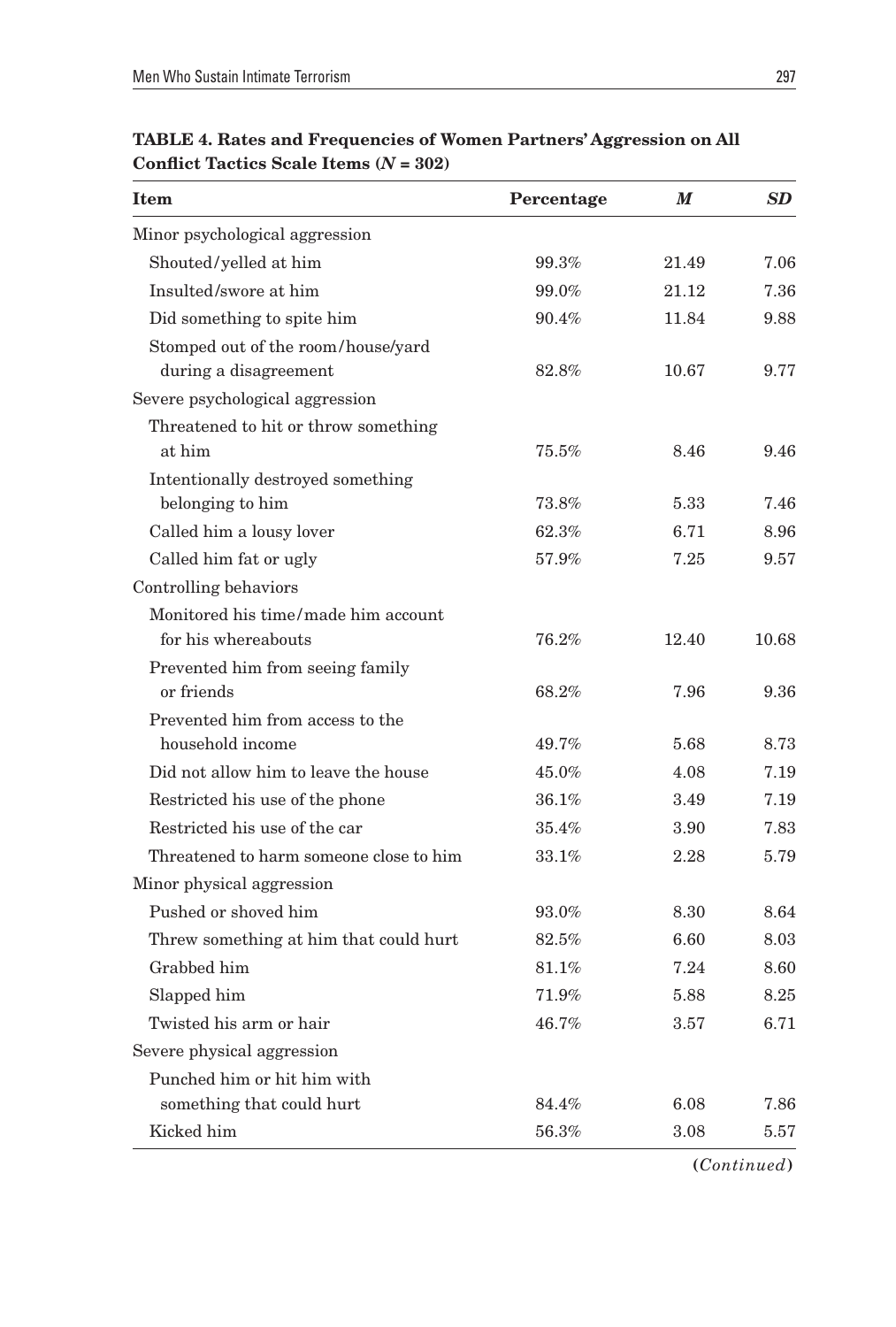| <b>Item</b>                              | Percentage | M    | SD   |
|------------------------------------------|------------|------|------|
| Beat him up                              | $40.1\%$   | 2.68 | 5.94 |
| Slammed him against a wall               | 38.4%      | 1.94 | 4.92 |
| Used a knife or gun on him               | $20.5\%$   | 0.46 | 1.75 |
| Choked him                               | $16.9\%$   | 0.63 | 2.69 |
| Burned/scalded him on purpose            | $7.0\%$    | 0.26 | 1.79 |
| Minor injury                             |            |      |      |
| He had a sprain, bruise, or small cut    | 69.5%      | 4.05 | 6.49 |
| He still felt pain the next day          | 67.5%      | 3.49 | 6.17 |
| Severe injury                            |            |      |      |
| He needed to see a doctor, but didn't    | 29.1%      | 1.10 | 3.53 |
| He went to the doctor because of a fight | 14.2%      | 0.31 | 1.62 |
| He had a broken bone                     | $6.0\%$    | 0.08 | 0.40 |
| He passed out from being hit on the head | $5.6\%$    | 0.13 | 0.99 |

### **TABLE 4. (Continued)**

 $(0.7\%)$  who were choked 6 to 10 times, and 3 men  $(1.0\%)$  who were choked more than 20 times in the previous year.

The most common types of injury were having a sprain, bruise, or small cut, sustained by 69.5% of men on an average of 4.05 times in the previous year. Of the severe injuries, 29.1% of men said that they needed to see a doctor but did not in the previous year, and 14.2% actually did see a doctor. Over 5% of men reported sustaining a broken bone or passing out, with 15 men (5.0%) sustaining one broken bone, 1 man (0.3%) sustaining two broken bones,  $2 \text{ men } (0.7\%)$  sustaining three to five broken bones, 10 men  $(3.3\%)$  passing out once, 5 men  $(1.7\%)$  passing out twice, 1 man  $(0.3\%)$  passing out 3 to 5 times, and 1 man  $(0.3\%)$  passing out 11 to 20 times in the previous year.

Finally, we asked the men about other behaviors that their women partners might have used that could be considered psychologically aggressive. Specifically, 67.2% reported that their partner falsely accused them of hitting or beating her; 38.7% reported that she filed a restraining order against him under false pretenses; 48.9% of the men with children reported that their partners falsely accused them of physically abusing the children, and 15.4% reported that they were falsely accused by their partners of sexually abusing the children.

#### What Happened During the Last Physical Argument

The men were then asked follow-up questions about their last physical argument. Table 5 presents those results. As shown, 93.0% of the men in the help-seeking sample reported that their women partners hit first during the last physical argument (4.0% reported that the man had hit first, and the remaining 3.0% did not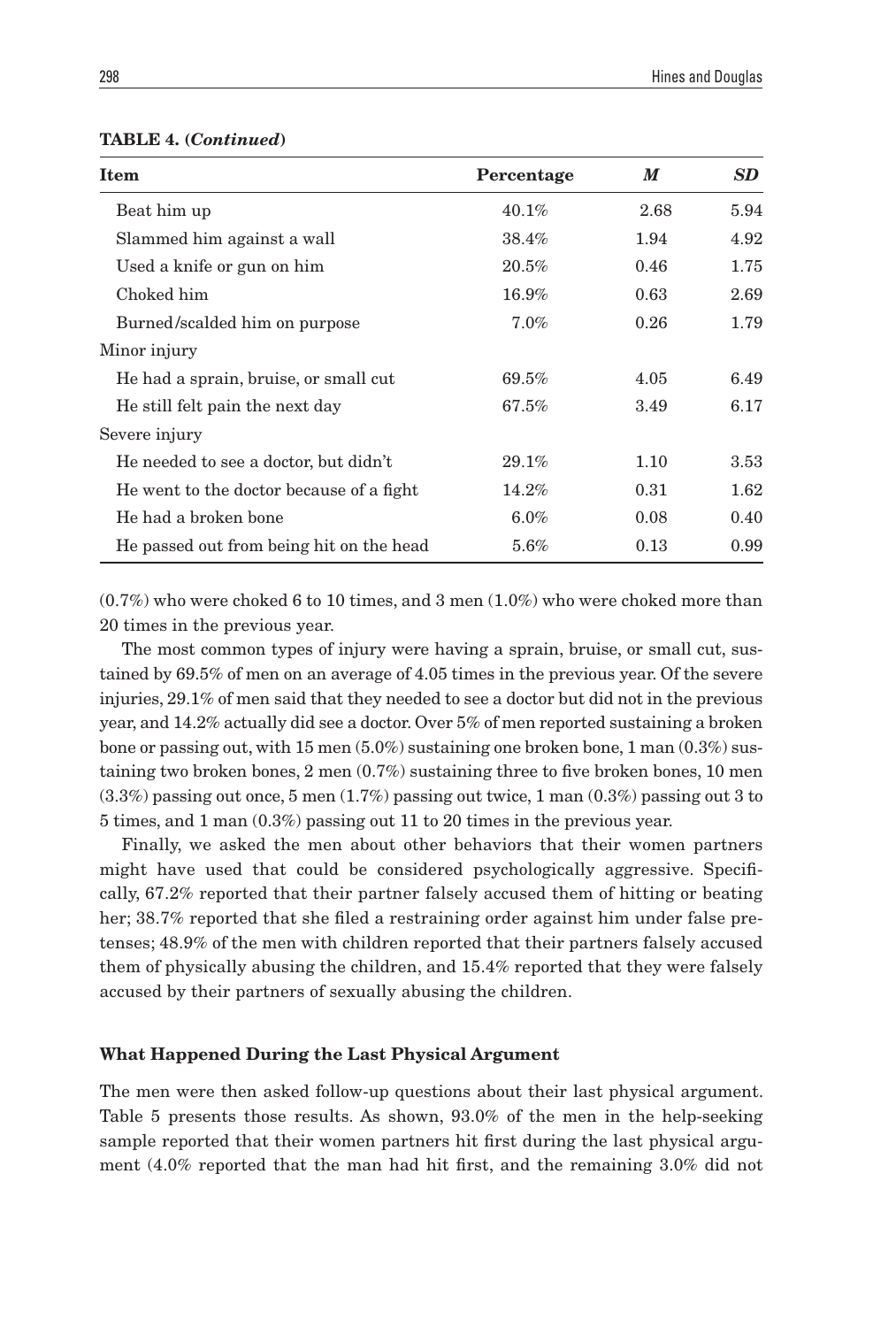remember or did not answer the question). If the woman partner was reported to have hit first, we asked the men what their response was to her physical aggression. The most common response was to get away from her or go to another room  $(85.4\%)$ . The next common response was to yell or curse  $(62.8\%)$ , followed by calling a friend or family member  $(45.3\%)$ , crying  $(29.8\%)$ , calling the police  $(28.3\%)$ , and  $grabbing/shoving/pushing/hitting her back (19.5%).$ 

Men were also given the opportunity to provide qualitative answers to the question concerning their response to their partner's physical aggression. The most common qualitative response was to ask her to calm down or attempt to reason with her  $(7.5\%)$ . Examples of this response include:

- "Tried to talk to her about it calmly, saying 'now, if I did that to you, you'd call it abuse.' She answered that she was defending her honor."
- "I tell her that it is not acceptable for her to hit me, or yell at me, especially in front of the children. I also ask her to apologize."

Next, 6.8% talked about trying to get away from her but being blocked in some way:

- "She refused to give me my cell phone and car keys and wouldn't let me leave the house. When I took the car keys from her she called the cops and I was arrested and convicted."
- "I tried to leave and she hit me in the head with a flower pot, then took the phone from me to prevent me from calling anyone."
- "Tried to leave but was prevented. I had been injured earlier that day and was not able to physically defend myself."

The next most common responses were to restrain her  $(5.3\%)$  and to protect himself  $(4.6\%)$ :

- "She seemed to be panicking so I wrapped my arms around her ... and tried to hold her still until she calmed down—she later said that my holding her that way was physically abusive."
- "Put my hands up to stop her hands from hitting my body and backed away."

Almost 4% talked about "taking it" or doing nothing in response to her aggression:

• "Mostly I just sat there and took it and tried to act like I was above it."

Finally, a small percentage discussed praying, meditating, or journaling in response to their partner's aggression  $(1.8\%)$ ; attending to the children during the argument  $(1.4\%)$ , having someone else call the police  $(1.1\%)$ , hitting a wall or object  $(0.7\%)$ , and attending to their own injuries  $(0.3\%)$ .

We also asked the men about drinking and drug use during the last physical argument in which their partner hit first: 26.2% said their partner had been drinking, and 11.5% said they (the male partner) had been drinking; 17.2% said that their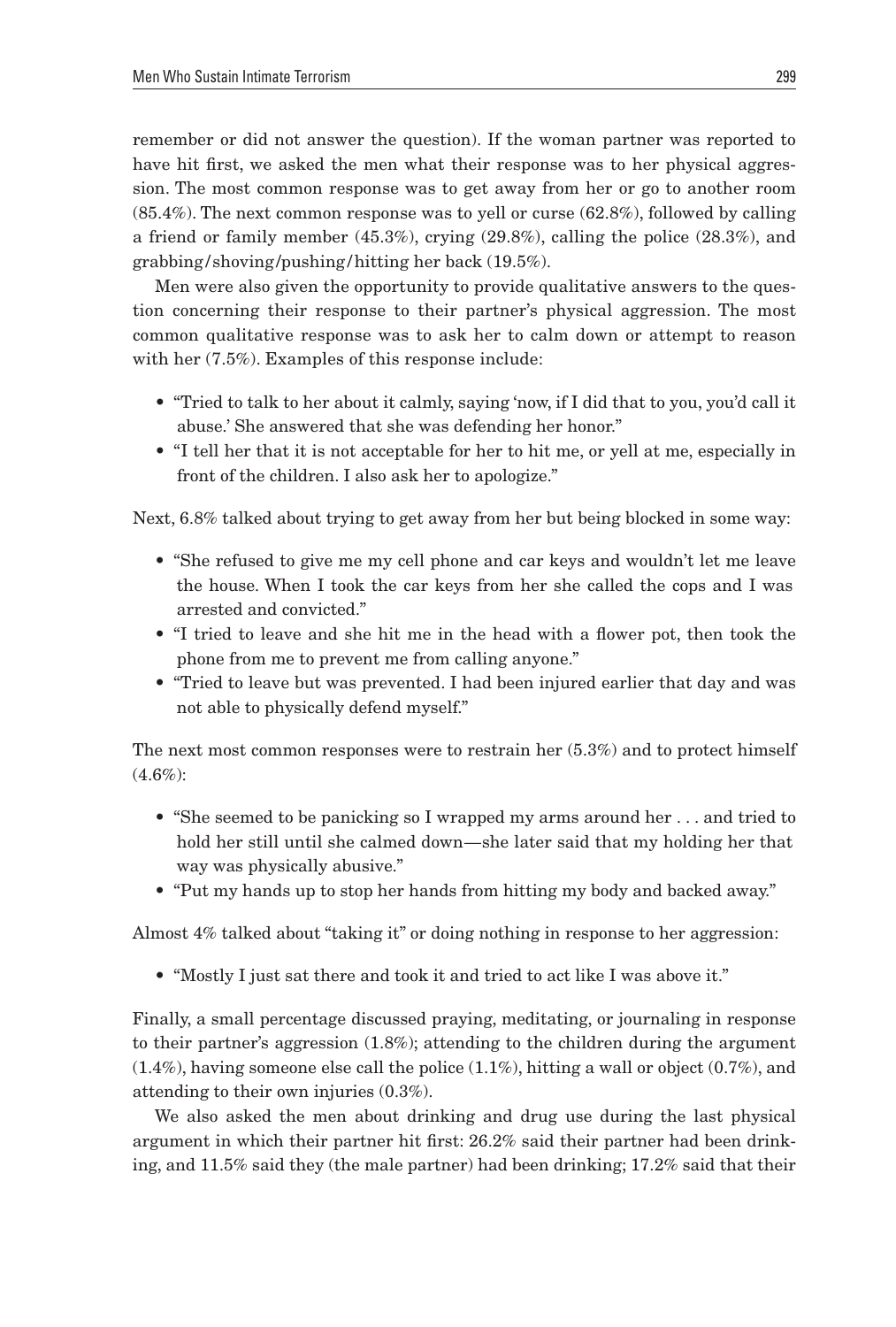|                                                           | Percentage |
|-----------------------------------------------------------|------------|
| Who hit whom first? $(n = 302)$                           |            |
| Men participant                                           | 4.0%       |
| Women partner                                             | 93.0%      |
| Man's response when woman partner hit first ( $n = 281$ ) |            |
| Get away/go to another room                               | $85.4\%$   |
| Yell/curse                                                | $62.8\%$   |
| Call friend or family member                              | 45.3%      |
| Cry                                                       | $29.8\%$   |
| Call police                                               | 28.3%      |
| Grab/shove/push/hit back                                  | 19.5%      |
| Qualitative responses                                     |            |
| Asked her to calm down/attempted to reason with her       | 7.5%       |
| Failed attempts at getting away                           | 6.8%       |
| Restrained her                                            | 5.3%       |
| Protected self                                            | 4.6%       |
| Took it/did nothing                                       | 3.9%       |
| Sought professional help                                  | $3.6\%$    |
| Prayer/meditation/journaling                              | 1.8%       |
| Attended to children                                      | 1.4%       |
| Tried to have someone else call police                    | 1.1%       |
| Hit a wall or object                                      | 0.7%       |
| Attended to own injuries                                  | 0.3%       |
| Drinking and drug use $(n = 281)$                         |            |
| Woman partner drinking                                    | 26.2%      |
| Man participant drinking                                  | $11.5\%$   |
| Woman partner using drugs                                 | 17.2%      |
| Man participant using drugs                               | 1.4%       |
| Children witnessing $(n = 281)$                           |            |
| Yes                                                       | 59.1%      |
| Heard, but didn't see                                     | $11.3\%$   |
| Maybe/don't know                                          | 9.3%       |
| No                                                        | 20.2%      |
| Who was the first to ever hit? $(n = 302)$                |            |
| Man participant                                           | 2.6%       |
| Woman partner                                             | 91.7%      |

# TABLE 5. What Happened During the Last Physical Argument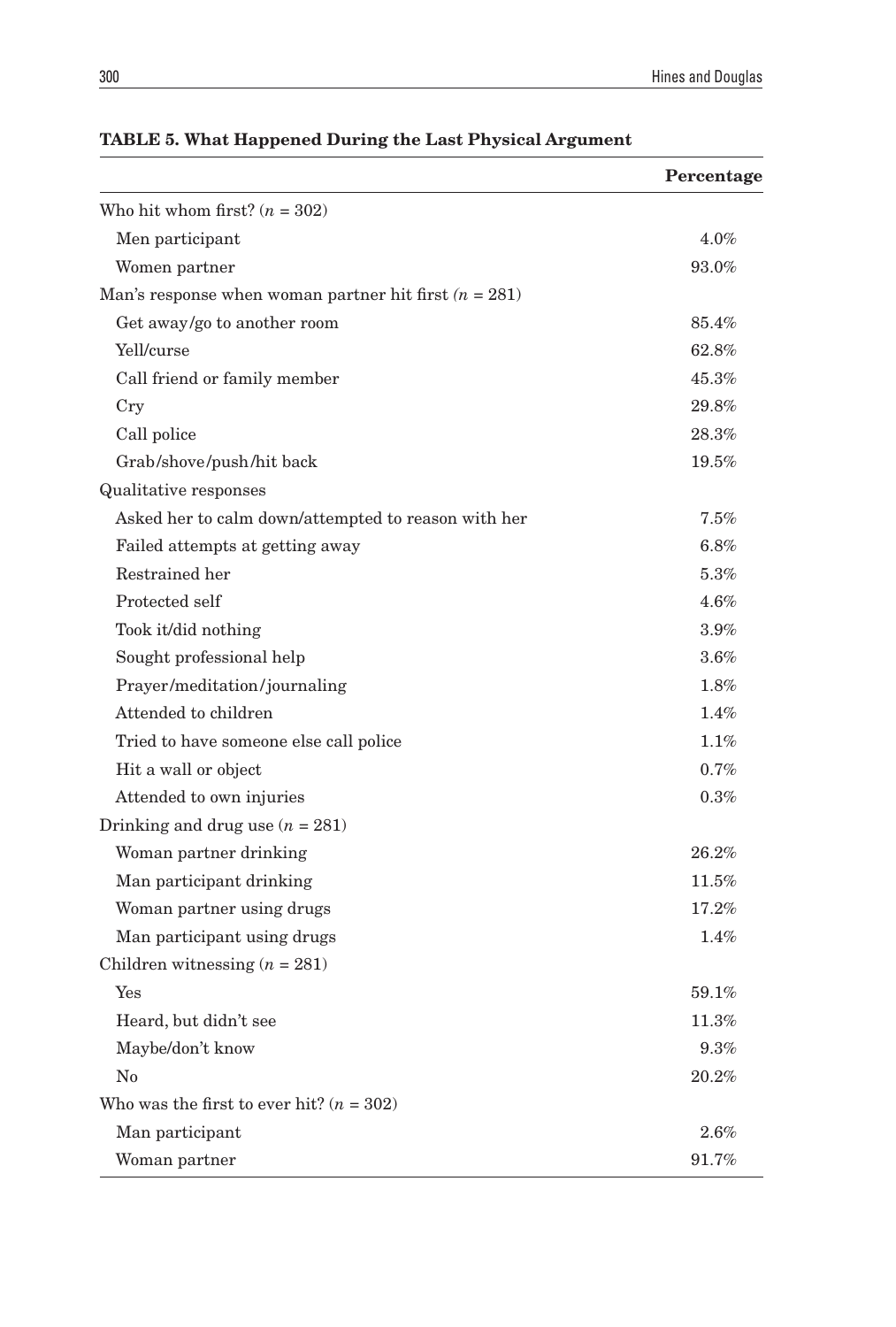partners had been using drugs, and  $1.4\%$  said that they (the male partner) had been using drugs.

We then asked the men whether their children had ever witnessed the violence between their parents. The majority of children had, with 59.1% witnessing it, 11.3% at least hearing it, and 9.3% possibly witnessing or hearing it.

Finally, we asked who was the first to ever hit the other person in their relationship. As shown, in 91.7% of the relationships, the woman partner was reportedly the first one to ever hit, with the man partner hitting first in 2.6% of relationships. In the remaining relationships, the man did not remember or did not answer the question.

### **Mental Health Status**

As shown in Table 6, 71 of the 302 men  $(23.5%)$  indicated that they had been diagnosed with a mental illness. The most common types of mental illnesses among these 71 men were depressive disorders (64.8%), anxiety disorders (47.9%), attention deficit hyperactive disorder/attention deficit disorder (25.4%), bipolar disorder (16.9%), posttraumatic stress disorder  $(12.7\%)$ , and alcoholism/substance abuse  $(11.3\%)$ . About half of the men  $(49.3\%)$  indicated that they had their mental illness(es) for a long time, and just under half (40.8%) indicated that they were diagnosed with this mental illness only since being involved in their abusive relationship.

|                                                                   | Percentage |
|-------------------------------------------------------------------|------------|
| Ever diagnosed with a mental illness                              | 23.5%      |
| Depressive disorder                                               | 64.8%      |
| Anxiety disorder                                                  | 47.9%      |
| Attention deficit hyperactive disorder/attention deficit disorder | 25.4%      |
| Bipolar disorder                                                  | 16.9%      |
| Other: posttraumatic stress disorder                              | 12.7%      |
| Alcoholism/substance abuse                                        | $11.3\%$   |
| Borderline personality disorder                                   | 4.2%       |
| Schizophrenia                                                     | 4.2%       |
| Narcissistic personality disorder                                 | 2.8%       |
| Antisocial personality disorder                                   | 1.4%       |
| Histrionic personality disorder                                   | 1.4%       |
| Eating disorder                                                   | 1.4%       |
| Had mental illness a long time                                    | 49.3%      |
| Had mental illness only since being in this relationship          | 40.8%      |

## **TABLE 6. Mental Illness**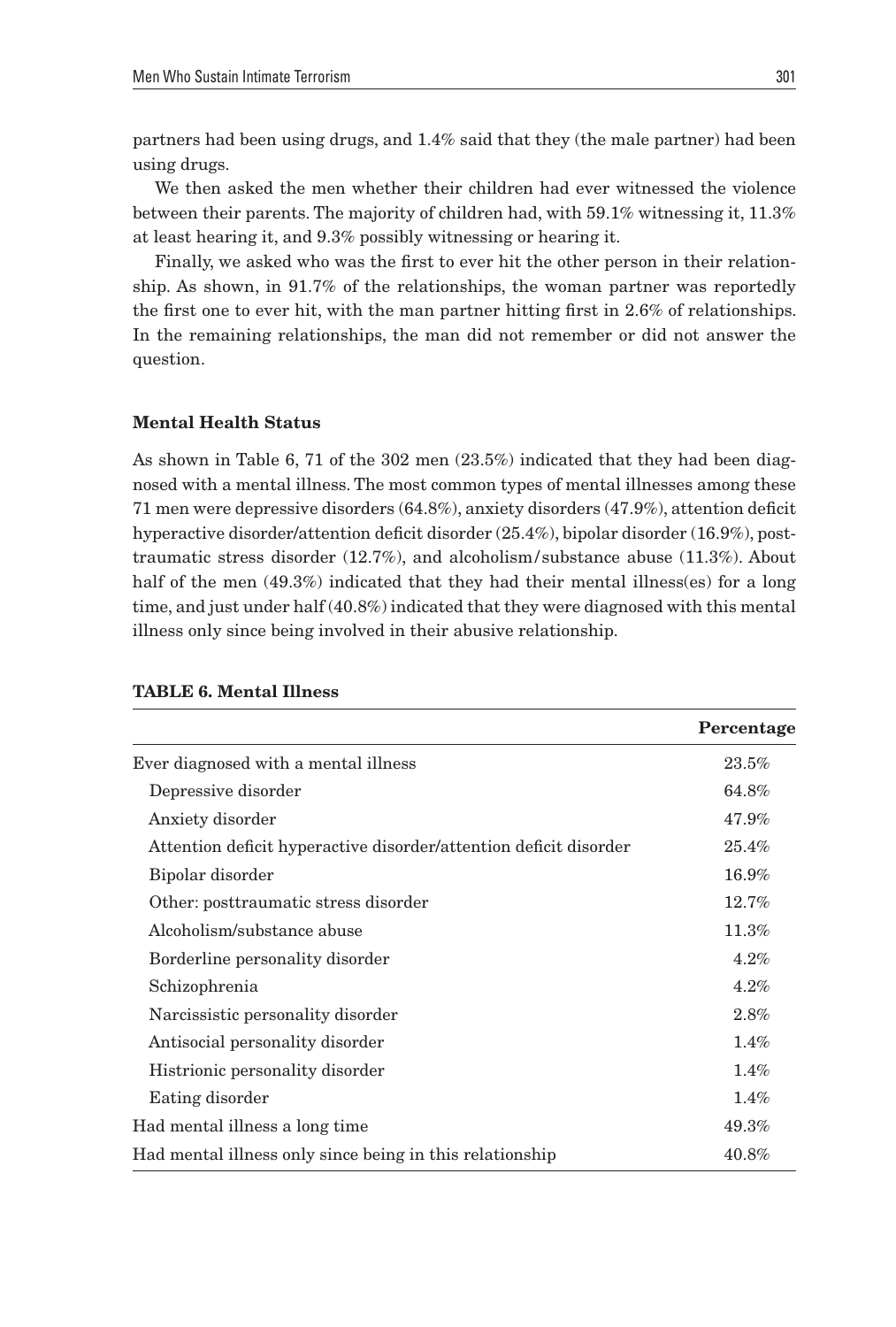### **What Prevents Them From Leaving?**

Of 189 men who reported that they had not left their partners yet, 178 (94.2%) reported that they have seriously considered leaving. The issues that prevent them from leaving are presented in Table 7. As shown, commitment to the children and marriage, for those men who have children and/or are married, are the primary reasons they remain in the relationship. The third most common reason is love, followed by a fear that they may never see their children again. Over half of the men also reported that they think that their partners will change, they do not have enough money to leave, they have no place to go, and that they are embarrassed that others will find out that their partner abuses them. Just under 50% reported that they did not want to take the children away from their partners (presumably the children's mothers), and around 25% stated that the partner threatened suicide if they left and that they feared she might kill them or someone they love if they leave.

The types of qualitative responses and their frequencies are also shown in Table 6. The most common qualitative response concerned possible repercussions of leaving  $(12.7\%)$ :

- "She spends every penny that comes in and has racked up thousands in debt. I would lose everything I've tried to save. Or at least half including half my retirement." (financial)
- "She threatened to ruin me financially, ruin my professional reputation (we work together), lock me out of the house, and tell the police anything she wants to tell them (domestic situations being as difficult to ascertain as they are, men are guilty until proven innocent)." (financial and professional)
- "I was advised that if I leave, I would hurt my chances of gaining custody of the children in the long run." (personal repercussions)

This was followed by responses that indicated that he felt it was morally wrong to leave his partner  $(6.2\%)$ , as exemplified by this man's response:

• "For better or for worse,' and, well, this was worse. I didn't care that she was too psychologically disturbed to love me back, I didn't care. I loved her. And I hoped I could get help for her condition before it was too late."

The third most common response concerned the men's fears for the safety of loved ones or pets  $(4.5\%)$ :

• "I stay around to protect the children!"

And 3.9% talked about how the partner threatened the men with false accusations:

• "She has promised to lie and accuse me of physical abuse against her, sexual abuse of our daughter, if that helps her win custody."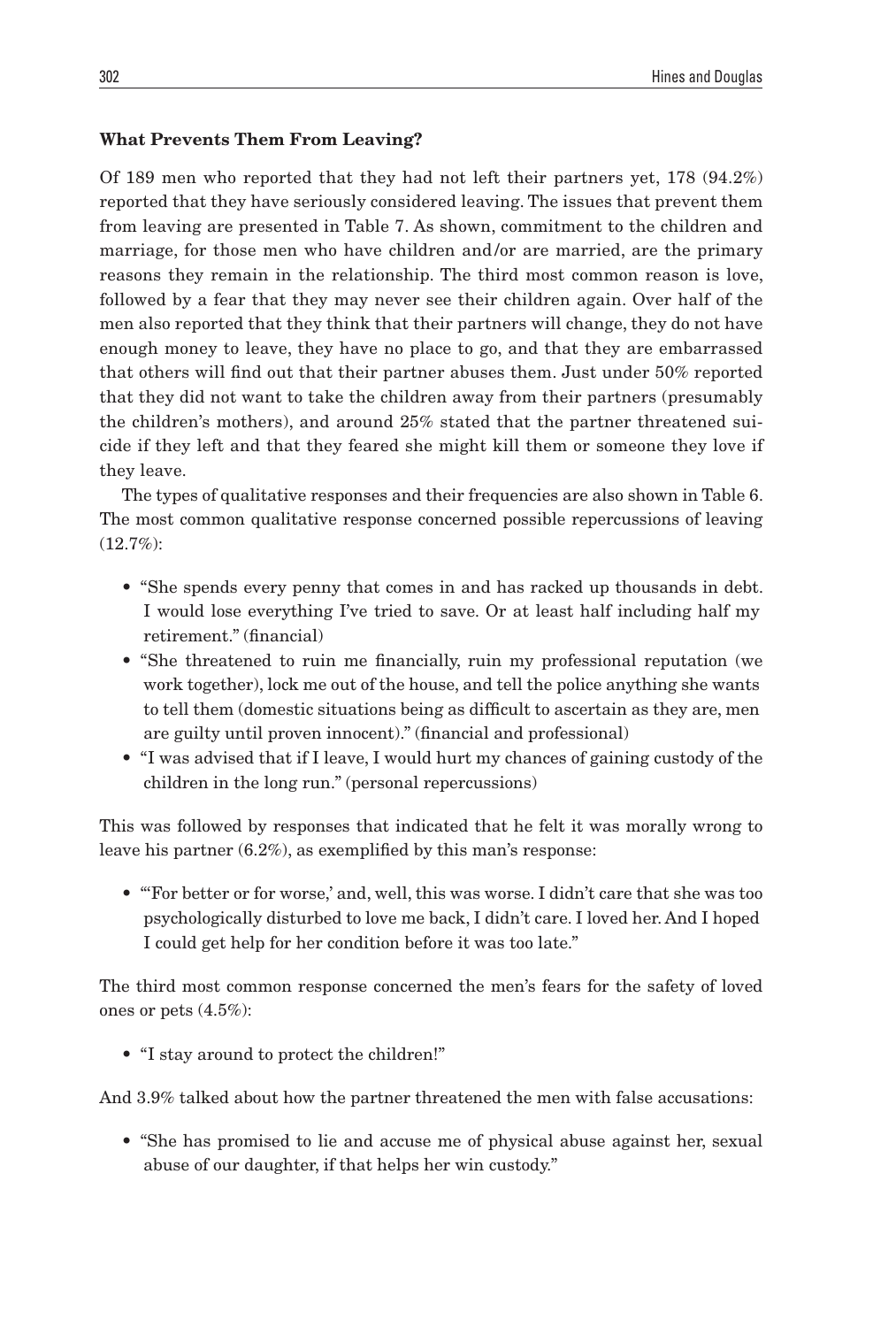# **TABLE 7. What Prevents the Men From Leaving**

| Reason                                                                                                                        | Percentage |
|-------------------------------------------------------------------------------------------------------------------------------|------------|
| He is concerned about the children $(n = 126)$                                                                                | 88.9%      |
| When he got married, it was for life $(n = 113)$                                                                              | 80.5%      |
| Love $(n = 178)$                                                                                                              | 71.3%      |
| He fears he may never see the children again $(n = 126)$                                                                      | 67.5%      |
| He thinks she'll change $(n = 178)$                                                                                           | 55.6%      |
| He doesn't have enough money to leave $(n = 178)$                                                                             | 52.8%      |
| He has nowhere to go $(n = 178)$                                                                                              | 52.2%      |
| He's embarrassed others will find out he's being<br>abused $(n = 178)$                                                        | $52.2\%$   |
| He doesn't want to take the children away<br>from her $(n = 126)$                                                             | $46.0\%$   |
| She threatened to kill herself if he left ( $n = 178$ )                                                                       | $27.5\%$   |
| He fears she'll kill him or someone he loves<br>if he leaves $(n = 178)$                                                      | $24.2\%$   |
| Qualitative responses $(n = 178)$                                                                                             |            |
| Possible financial/professional/other/                                                                                        |            |
| unspecified repercussions                                                                                                     | $12.7\%$   |
| Feels it's morally wrong to split the family/abandon her                                                                      | 7.3%       |
| Fears for the safety of loved ones or pets                                                                                    | 4.5%       |
| She threatened false accusations                                                                                              | 3.9%       |
| He says her behavior is not her fault (e.g., she's<br>mentally ill or something in her past causes<br>her to behave this way) | 2.8%       |
| She is dependent upon him and/or he's concerned                                                                               |            |
| about her well-being                                                                                                          | $2.2\%$    |
| He didn't know he was being abused/thought<br>it was normal                                                                   | 1.7%       |
| He's dependent upon her in some way<br>(e.g., disability, health insurance)                                                   | 1.7%       |
| He's afraid to leave                                                                                                          | $1.1\%$    |
| The way the system would handle the situation<br>would only make it worse                                                     | 1.1%       |
| The violence is mutual                                                                                                        | 1.1%       |
| She discovered his plans to leave and is using tactics                                                                        |            |
| to stop him from leaving                                                                                                      | 1.1%       |
| Thinks no one will believe him                                                                                                | 0.6%       |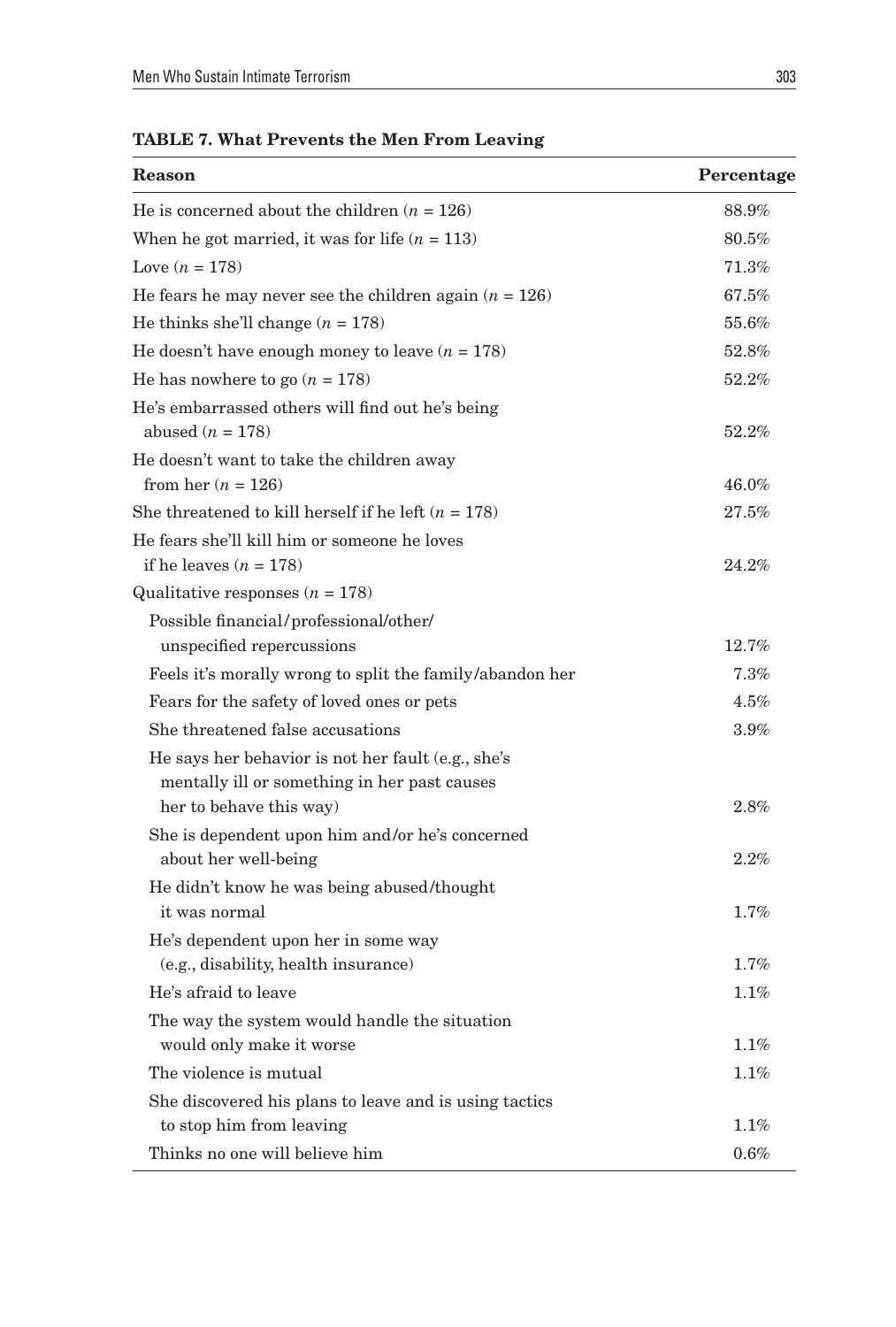Just under 3% of men discussed how the partners' behavior was not their fault, that the partners were mentally ill, or that something in their past made them behave the way they did:

• "She's mentally ill. I know she's not doing this on purpose. I know she loves me."

Finally, 2.2% talked about concerns for their partners' well-being, with a particular emphasis on the partner being dependent upon him in some way:

• "Concern for her well-being, financially take care of herself."

The remaining qualitative responses were discussed by less than 2% of the sample and are listed in Table 6.

#### **DISCUSSION**

The purpose of this study was to provide an in depth investigation of the demographics, aggression experienced, and mental health status of men who sustained intimate terrorism; we also aimed to provide empirical descriptive data on why they sometimes choose to stay in relationships in which they are sustaining IT, intimate partner violence that is characterized by severe violence and controlling behaviors. In doing so, we tested many of the assumptions in the literature about men who sustain IPV, assumptions that were not always based on empirical research.

Upon entry into the study, the men and their women partners were, on average, in their late 30s to early 40s. Over half of them were still together, and were or had been in marital relationships lasting approximately 8 years. Almost three-quarters had children. Thus, on average, these were very serious, established relationships. The ethnic/racial composition of the relationships may be noteworthy—for the men who participated in this study, there was an overrepresentation of Whites in comparison to their representation in the population overall (U.S. Census Bureau, 2000) and an underrepresentation of Blacks and Hispanics; for their women partners, there was an underrepresentation of Whites and Blacks and an overrepresentation of Asians. This ethnic/racial disparity could be due to the possibility that men who sustain IPV and are Black or Hispanic or who have White or Black (but not Asian) women partners, may be less likely to seek help, less likely to seek help from the sources from which we recruited, or less likely to participate in research on men who sustain IPV. More research needs to be conducted to replicate these findings and explore the reasons why such ethnic/racial disparities might be occurring.

The men in our study were also relatively well educated, with good occupations and decent incomes. In fact, a substantial percentage of the men were employed in stereotypical masculine jobs, such as the military, police, firefighting, or construction, or at high-prestige jobs, such as doctors, lawyers, engineers, executives, or business owners, which is congruent with a previous study of a sample of men victims of IPV (Hines et al., 2007).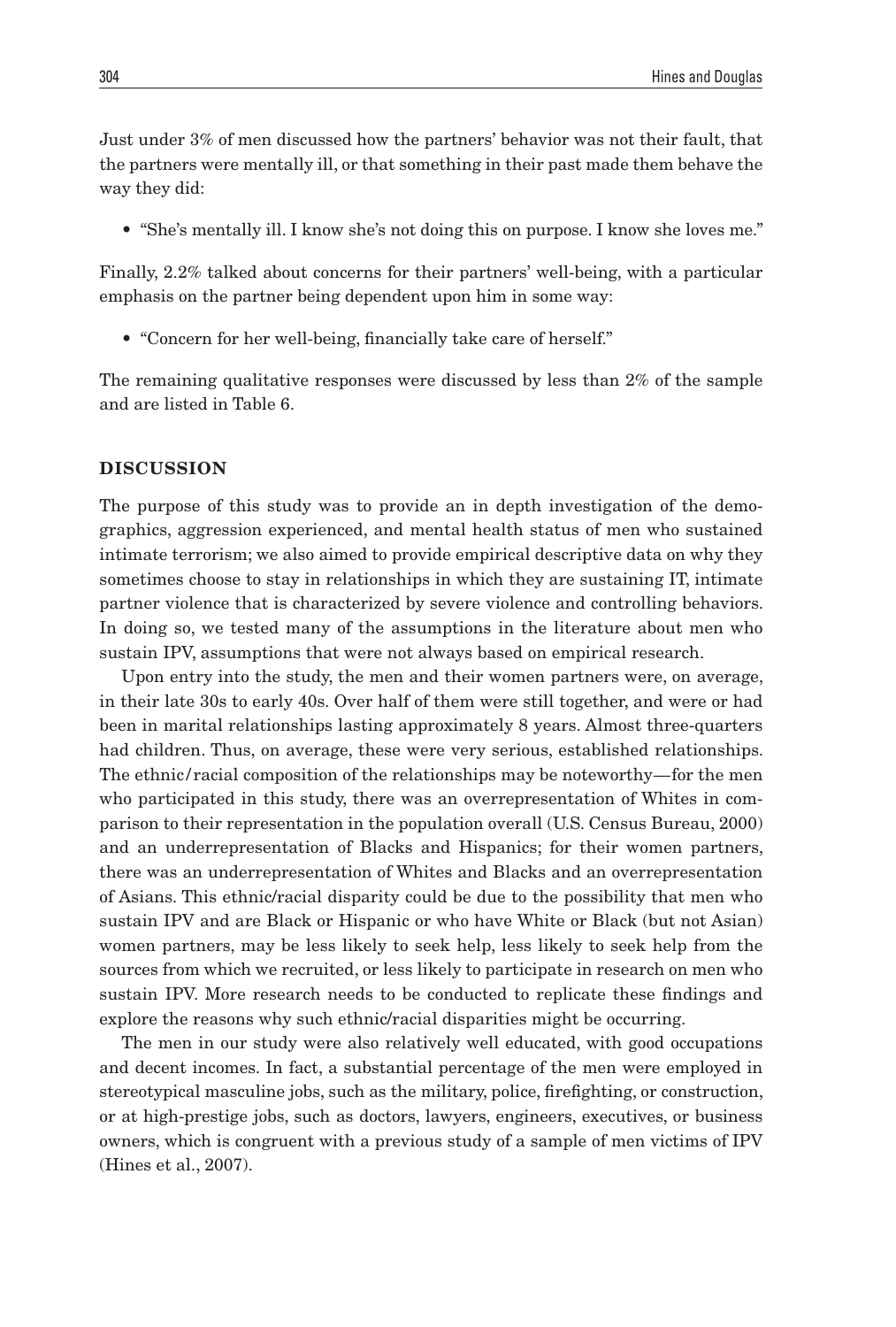One assumption that some IPV experts have put forth is that men are bigger and stronger and can therefore easily strike back, restrain their partner, or leave the premises without being physically restrained (Pagelow, 1985). The analyses of our demographics provide evidence that the men are significantly taller and heavier than their women partners; however, based on the men's responses to what happened during the last physical argument, evidence for the belief that the men can strike back, restrain their partner, or leave the premises is mixed. When the woman partner hit first, the most common reaction that the participants reported was to get away from the partner or go to another room; the least endorsed reaction was to hit/grab/shove/ push back. Thus, the men do seem to be able to leave the argument and violence if they want. However, there is also evidence that some are blocked in their efforts to leave, either through further violence or having their access to transportation blocked. In addition, they do not strike back in large numbers: 12 of the 59 men  $(20.3%)$  who reported that they hit/grabbed/shoved/pushed back stated in their qualitative accounts that it was to restrain her or defend himself. Thus, at most, 16.7% of the men reported striking back in retaliation, which is congruent with previous qualitative research that shows that men victims of IPV are reluctant to hit back either because of moral objections to hitting a woman or because of fear that if he hits her back, he may set himself up to be arrested and/or lose custody of his children (Cook, 2009; Migliaccio, 2001). This issue is exemplified by these quotes from men in our sample:

I have never hit my wife, but today I came close to doing this. It should be noted she has hit me more times than I can remember and kicked me. I grabbed her arms in self defense and held her to the floor. I am a very big and strong man, my wife is tall but thin, not strong at all. I know I will be the one who goes to jail even though she is the one hitting and kicking.

I asked her why she hit me, and she said, "because you're bigger than me." I just felt vengeful for a second and slapped her back. It was the only time I hit her, ever. I cried because I was raised not to hit women, and I felt disappointed in myself that I had crossed that line.

Our investigation of what happened during the last physical argument also raised issues that warrant further research. For example, according to the reports of the men participants, alcohol was used by 26% of the women partners and 11.5% of the men participants during the last physical argument. Previous studies do show a link between alcohol use and the perpetration of IPV among both men and women (e.g., Caetano, Schafer, & Cunradi, 2001; Hines & Straus, 2007; O'Farrell, Fals-Stewart, Murphy, & Murphy, 2003); therefore, this association needs to be further explored in relationships in which the woman appears to be the intimate terrorist. Moreover, drug use may be a problem, because over 17% of the women partners were reportedly using drugs during the last physical argument; this is a noteworthy finding given that the extant research suggests that substance abuse is more of a problem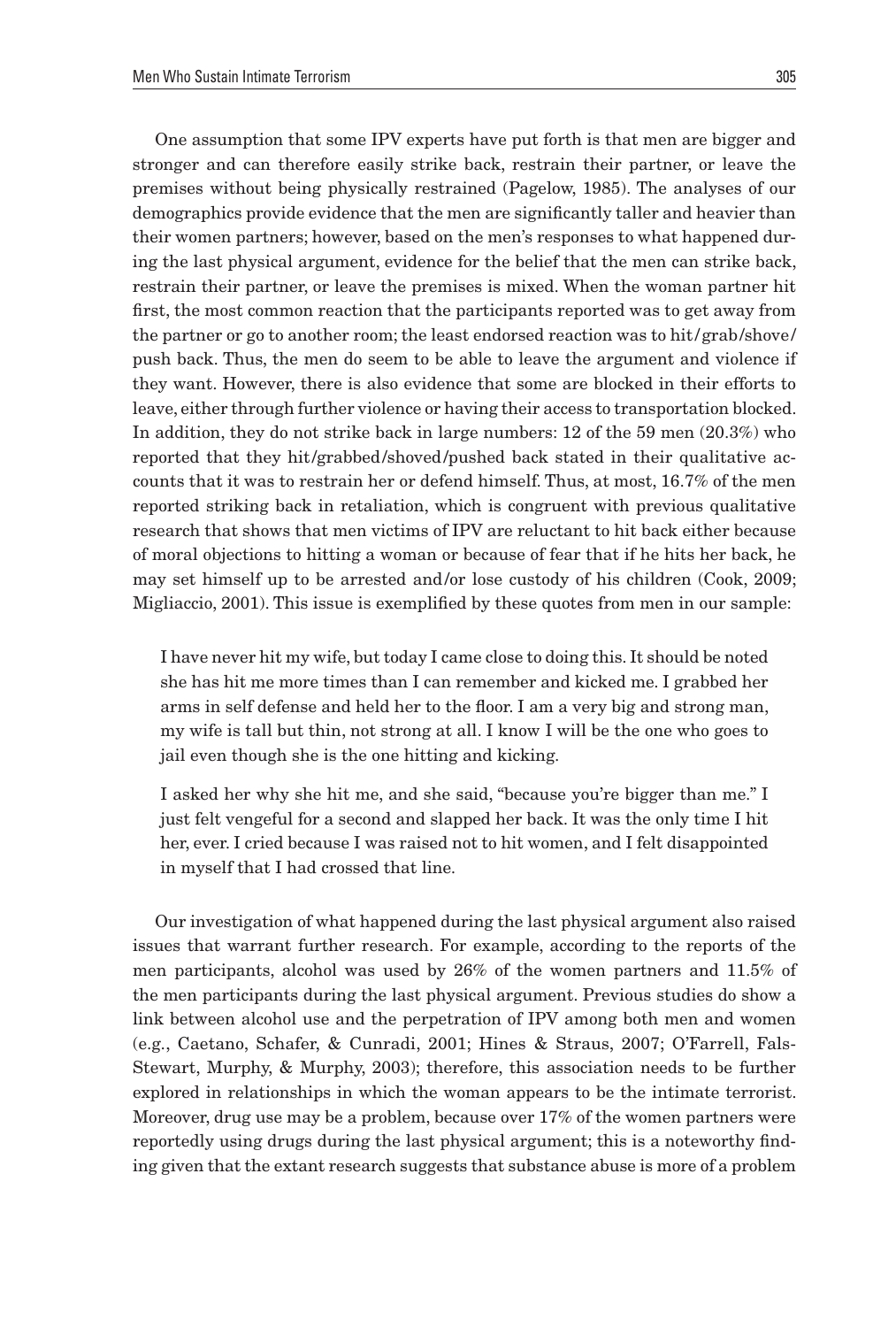among men perpetrators of IPV than it is among women perpetrators (Henning et al., 2003; Medeiros & Straus, 2006), and it deserves further investigation.

The effect that this violence has on children is also something that warrants further exploration. With 70% of the men indicating that their children had either witnessed or heard the IPV, these rates are a cause for concern. The women partners in this sample are modeling violent and terroristic behaviors to their children, which can lead to psychological problems for children (Wolak & Finkelhor, 1998) and an increased likelihood of their involvement in violent relationships as adults (Stith et al., 2000). Moreover, there is evidence that the harm to children who witness IPV by their mothers is as strong as the harm they experience when witnessing IPV by their fathers (Holden, Geffner, & Jouriles, 1998; Moretti, Obsuth, Odgers, & Reebye, 2006; Straus, 1991). In addition, qualitative accounts from the men in this study show that the children are in direct physical danger from the violence that is perpetrated by the women toward the men participants, which is exemplified by this statement: "I had been holding the baby during the argument, when she threw the TV remote control towards my head just missing the baby." Future research should explore in more depth the possible consequences of children witnessing severe IPV and controlling behaviors by their mothers of the type that was found among the women partners of the men in this study.

Our analyses of the types of IPV these men experience and their mental health status addresses an additional assumption proposed by researchers: that the IPV such men sustain is trivial, humorous, or of no consequence (Currie, 1998; Mills, 1984; Pagelow, 1985; Saunders, 1988). We previously established that these men were sustaining IT from their women partners (Hines & Douglas, in press), which is a pattern of severe violence and controlling behaviors. A closer look at the types of violence they sustained showed that it was not trivial and could not be considered humorous. Between 93% and 96% of the men sustained both severe psychological aggression and controlling behaviors, with 50% to 76% of the men saying that their partners threatened to hit or throw something at them, intentionally destroyed something belonging to him, called him names, monitored his time and made him account for his whereabouts, and prevented him from seeing his family or friends. Over 90% sustained severe physical aggression (aggression that had a high likelihood of causing an injury), and over 50% sustained very severe physical aggression (aggression that could be considered life-threatening), which included being beaten up, having a knife or gun used on him, and being choked. Finally, the IPV they sustained was not inconsequential: 78.5% sustained an injury in the past year and were injured, on average, about once a month; these injuries included broken bones and passing out from being hit on the head.

In addition to the IPV mentioned above, over half of the men reported that their women partners made false accusations against them, which included that he hit or beat her, that a restraining order was filed against him under false pretenses, or that he physically and/or sexually abused the children. These findings are congruent with a previous study that showed that approximately 50% of men victims of IPV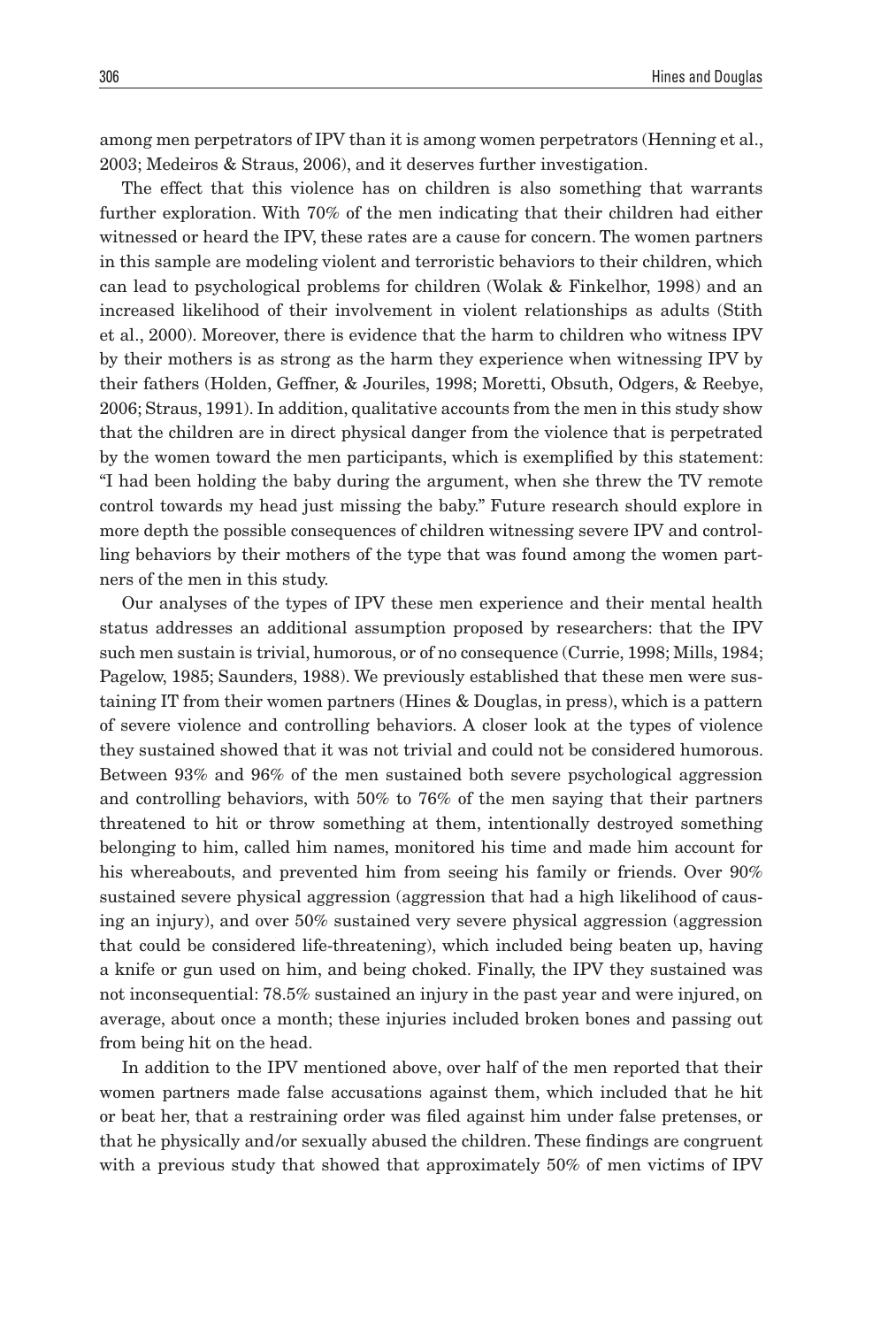stated that their partners gave false information to the court system in order to gain custody of the children or to obtain a restraining order (Hines et al., 2007). These findings are also consistent with a study of families undergoing custody disputes in the courts (Johnston, Lee, Olesen, & Walters, 2005), which showed that 21% of women made allegations of physical child abuse against their husbands, 23% of sexual child abuse, and 55% of IPV. Only 6%, 6%, and 41% of the accusations, respectively, were substantiated by the courts. (This study also showed similar rates of accusations and substantiations by men against their wives.) Such findings show that men who fear false accusations are justified in having such fears.

Moreover, it is possible that the mental health of the men in this sample may have suffered as a result of being involved in their relationship. Almost a quarter of the men had been diagnosed with a mental illness, and about 40% of these mental illnesses were diagnosed since being involved with their women partners. For all mental illnesses mentioned except posttraumatic stress disorder, it was equally likely that they were diagnosed with the mental illness before the relationship as it was after being involved with their partner; for posttraumatic stress disorder, 75% of the men were diagnosed since being involved with their partners. Although this analysis does not allow us to conclude that the relationship caused their mental illness, it does provide some indication that the IPV the men sustained may have had a psychological impact. In addition, even for those men who were diagnosed with mental illnesses before they became involved with their women partners, it is possible that the IPV they sustained may have worsened their symptoms. Finally, the fact that a large percentage of the children involved either witnessed or heard the IPV provides evidence that the social and psychological consequences of women's use of IPV may reach beyond just the men who sustain it.

Our final analyses provided data on why the men chose to stay in their relationships. Some researchers have argued that, in comparison to battered women, it is not difficult for men to leave their relationships, because they have the financial and occupational resources to leave (Pagelow, 1985; Saunders, 1988), and they are not as psychologically invested in their family (Loseke & Kurz, 2005). However, our study casts doubt on these assumptions. The overwhelming reason they chose to stay in the relationships typically involved their commitment to the marriage and their children. They stated that, when they married, it was for life and that they are concerned about their children—results that are congruent with a previous qualitative study that showed that men's primary reason for not leaving was a strong objection to what they perceived as abdicating their responsibilities to their marriage and children (Cook, 2009) but not congruent with researchers who argue that men are not that psychologically invested in their families.

In addition, the vast majority  $(71\%)$  of men indicated that they stayed in the relationship because of love. Most of the literature on battered women focuses on external barriers to leaving, such as economic and housing needs and fears that their partners will escalate his abuse if they leave, with a deemphasis on more internal constraints, such as strong emotional attachments to one's partner (see Griffing)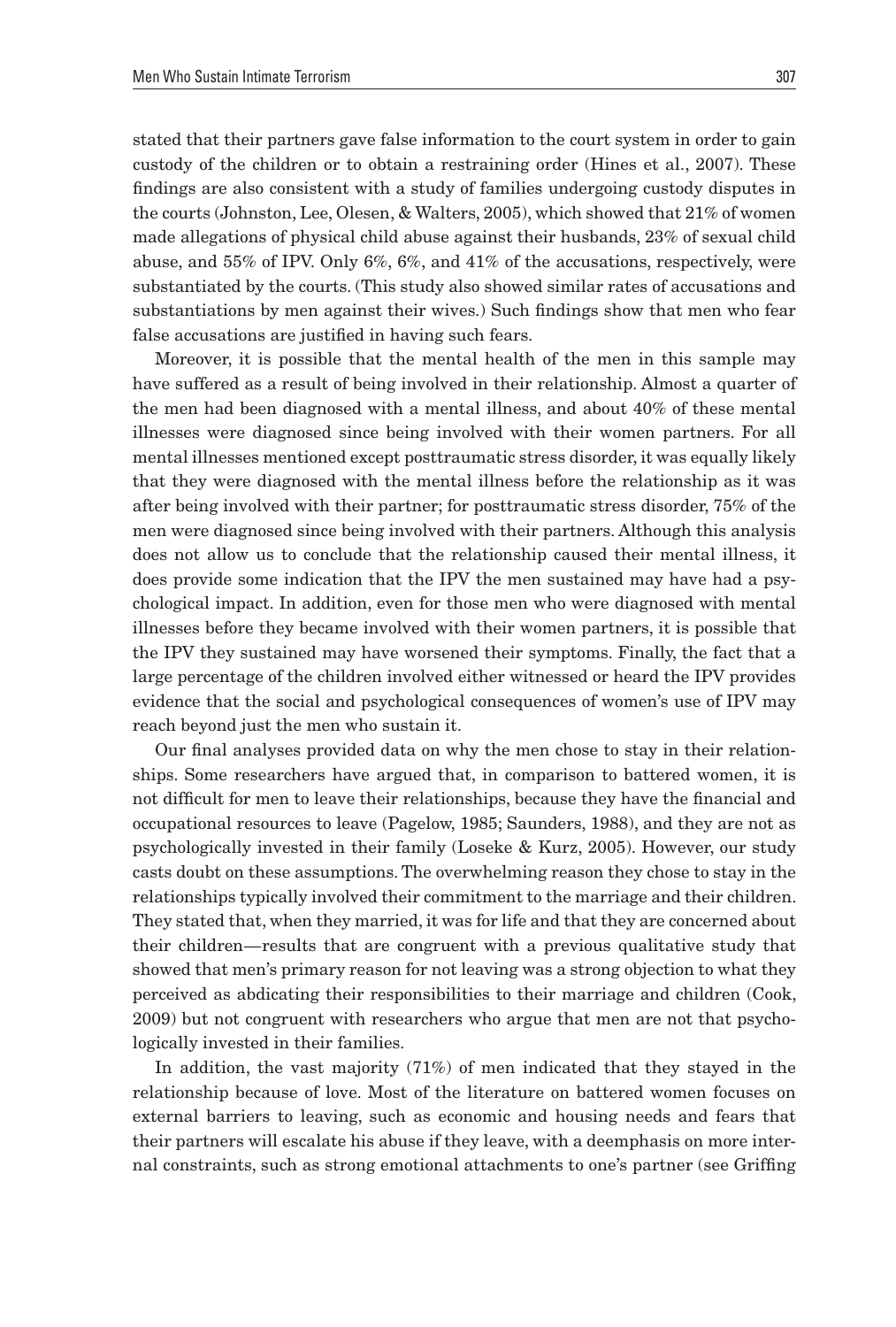et al., 2002, for a discussion). However, studies of battered women that do consider love/emotional attachment as a possible constraint to leaving or returning to an abusive partner are consistent with our findings that the majority of victims cite this as a main reason for not leaving, with far fewer victims citing external constraints  $(e.g., Anderson et al., 2003; Griffithg et al., 2002; Torres, 1987)$ . Thus, love should not be overlooked or underemphasized as a real barrier for both men and women leaving abusive relationships, because by not acknowledging it, we may undermine our efforts to help women and men who may want to leave but feel emotionally tied to their abusers. Some researchers have discussed the bond that forms between battered women and their abusers as a form of traumatic bonding, in which the cycles of battering and reconciliation lead to a strong attachment that is difficult to break (Dutton & Painter, 1981; Walker, 2000). This bond seems to be strongest in the context of a relationship in which one partner is more powerful and when physical punishment and loving reconciliation are intermittently and alternately administered; this bond has been found in studies of prisoners and prison guards, captors and hostages, child abuse victims and parents, and battered women and their batterers (see Dutton & Painter, 1981, for a discussion). It is likely that many of the men in our study had this same type of bonding with their women partners. In addition, it provides further evidence that men's psychological investment in their families is a substantial barrier to leaving.

Also indicative of their psychological investment in their families are the fears that men indicated that they may never see their children again if they left, and they also discussed, in their qualitative accounts, their need to stay to protect their children. They expressed their fears that they will lose custody of their children, because women predominantly gain custody of children when families divorce or separate (Cancian & Meyer, 1998) and/or because of their women partners' threats to make false accusations against them so that they would have no possibility of getting custody. Half of the men in our study reported that such accusations had already been made against them.

Additionally, more than half of the men indicated that they did not leave because they had no place to go and did not have enough money to leave, results that do not support the assertion that men have enough resources to leave if they wish (Pagelow, 1985; Saunders, 1988). Other men, in their qualitative accounts, discussed the possible negative financial and professional repercussions of leaving through such issues as having their private life made public and/or having their women partners make false accusations against them that could ruin them. Overall, the men in our sample report substantial barriers to leaving.

The limitations of our study need to be considered in future research on men victims of women-perpetrated IT. Our sample was restricted to men who sustained IPV and sought help in some form. Although we broadly defined help seeking to include searching the Internet for resources and talking to friends or family members, it is likely that there is a large group of men who do not seek any type of help when sustaining IPV from their women partners because it is a nonnormative issue for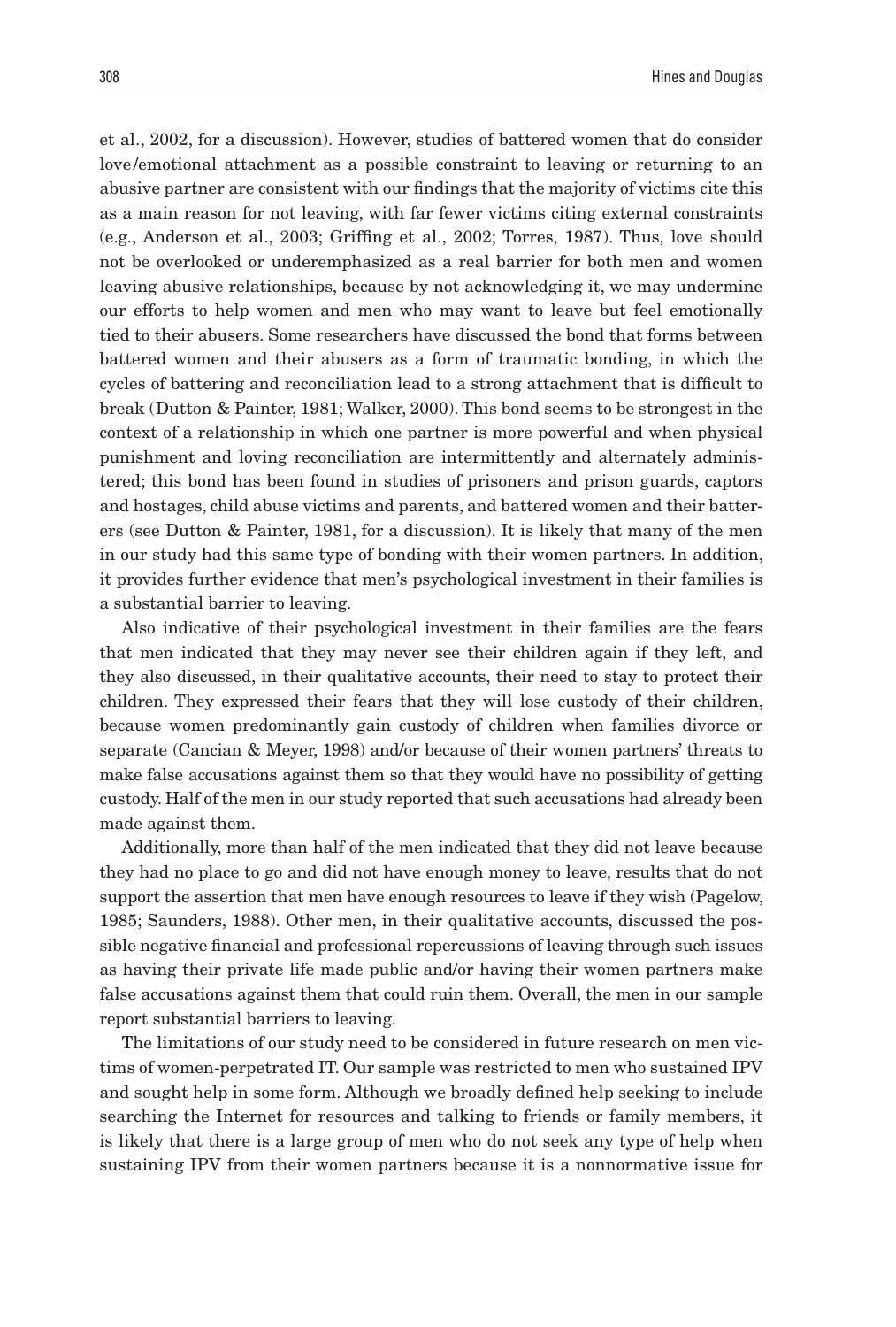men (Addis & Mihalik, 2003). Moreover, the help seekers had to have either seen our advertisement on the Internet or called the DAHMW; therefore, help seekers without access to either of these resources were excluded. Future studies should aim to recruit men who may have sought help from other sources of support or who may not have sought help at all to investigate any possible differences in their experiences.

Second, we have no way to assess the legitimacy of the self-reported information in this study. It is possible that some of the men may have exaggerated or fabricated their experiences. However, it is unlikely that this problem is widespread, given that (1) the men reported about their experiences via an anonymous, 30-minute Internet or telephone survey with no incentives for participation, and (2) the men will have had to overcome several societal and internal barriers to seek help (Addis & Mihalik, 2003) and by this very factor are likely to be reporting legitimate concerns. However, as with any intimate relationship in which there is IPV, it is important to understand that, even if one person is more abusive than the other, both parties are often participating in hostile, dysfunctional means of communicating that cannot be ignored and should be addressed (Mills, 2008). Thus, to understand these dynamics better, future studies should strive to obtain information about men's experiences with IPV from multiple informants.

In sum, this in-depth analysis of men who are the victims of IT from their women partners provides empirical data on who they are and what they experienced. The men in this study sustained very serious IPV on an almost weekly basis and were injured approximately once a month. Over half of the men sustained violence that could be life-threatening. Although they do tend to be physically bigger and probably stronger than their women partners and are usually able to leave a violent confrontation, there are real barriers to striking back or using their size to their advantage; in fact, most men did not strike back, and some reported physical barriers to walking away from the violence. They are well-educated men who tend to have good, if not high-status, jobs, often in fields that can be considered masculine in nature, and they cited very real barriers to leaving, including a commitment to the marriage and children, having no place to go, and not having financial resources to support leaving.

These findings have important implications for practitioners and researchers in the field of IPV:

- 1. Assumptions about the circumstances of individuals who sustain IPV should be tested so that we have empirical data on their experiences, which can then inform the provision of services.
- 2. Given the serious level of the IPV that these men sustain, it is necessary to educate practitioners, researchers, and the public about men sustaining IT, their experiences, and their barriers to leaving.
- 3. All of the men in this study indicated that they had sought help of some form, and a previous article using this sample showed barriers to receiving help, particularly from domestic violence hotlines, domestic violence agencies, and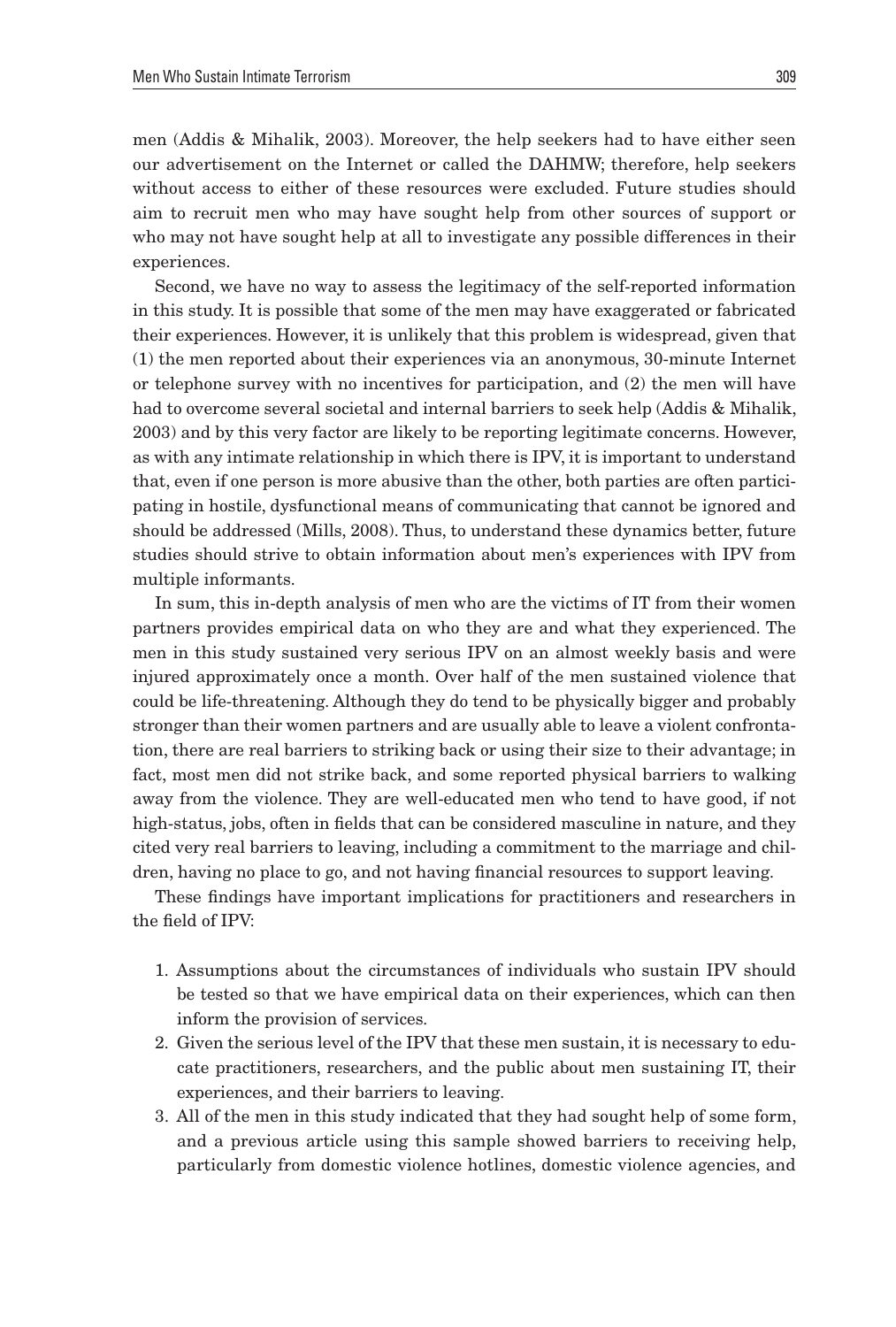the police. These barriers included being turned away, ridiculed, accused of being a batterer, and arrested (Douglas & Hines, 2009). Because of the very serious nature of their victimization, it is important to educate and train frontline domestic violence workers about the existence of men victims and their needs.

4. Finally, it is important for all who work in the field of IPV, whether practitioner or researcher, to realize and acknowledge that both men and women can perpetrate even the most severe forms of IPV, and both men and women can be victimized by severe forms of IPV. Serious violence and controlling behaviors demand our attention, regardless of the gender of the perpetrator or victim.

### **REFERENCES**

- Addis, M. E., & Mihalik, J. R. (2003). Men, masculinity, and the contexts of help seeking. American Psychologist, 58, 5–14.
- Anderson, M. A., Gillig, P. M., Sitaker, M., McCloskey, K., Malloy, K., & Grigsby, N. (2003). "Why doesn't she just leave?": A descriptive study of victim reported impediments to her safety. Journal of Family Violence, 18(3), 151-155.
- Archer, J. (2000). Sex differences in aggression between heterosexual couples: A metaanalytic review. Psychological Bulletin, 126, 651-680.
- Belknap, J., & Melton, H. (2005). Are heterosexual men also victims of intimate partner abuse? VAWnet. Retrieved August 1, 2006, from http://www.vawnet.org/Domestic Violence/Research/VAWnetDocs/AR\_MaleVictims.php
- Caetano, R., Schafer, J., & Cunradi, C. B. (2001). Alcohol-related intimate partner violence among White, Black, and Hispanic couples in the United States. Alcohol Research and Health, 25, 58-65.
- Cancian, M., & Meyer, D. R. (1998). Who gets custody? Demography, 35(2), 147–157.
- Carney, M., Buttell, F., & Dutton, D. G. (2007). Women who perpetrate intimate partner violence: A review of the literature with recommendations for treatment. Aggression and Violent Behavior, 12, 108-115.
- Carney, M. M., & Buttell, F. P. (2004). A multidimensional evaluation of a treatment program for female batterers: A pilot study. Research on Social Work Practice, 14(4),  $249 - 258.$
- Catalano, S. (2007). Intimate partner violence in the United States. Retrieved October 1, 2007, from http://www.ojp.usdoj.gov/bjs/intimate/ipv.htm
- Cook, P. W. (2009). Abused men: The hidden side of domestic violence (2nd ed.). Westport, CT: Praeger.
- Currie, D. H. (1998). Violent men or violent women: Whose definition counts? In R. K. Bergen (Ed.), Issues in intimate violence (pp. 97–111). Thousand Oaks, CA: Sage.
- Dobash, R. P., Dobash, R. E., Wilson, M., & Daly, M. (1992). The myth of sexual symmetry in marital violence. Social Problems, 39, 71–91.
- Douglas, E. M., & Hines, D. A. (2009). The helpseeking experiences of men who sustain intimate partner violence: An overlooked population and implications for social work. Manuscript submitted for publication.
- Dowd, L., Leisring, P. A., & Rosenbaum, A. (2005). Partner aggressive women: Characteristics and treatment attrition. Violence and Victims, 20(2), 219–233.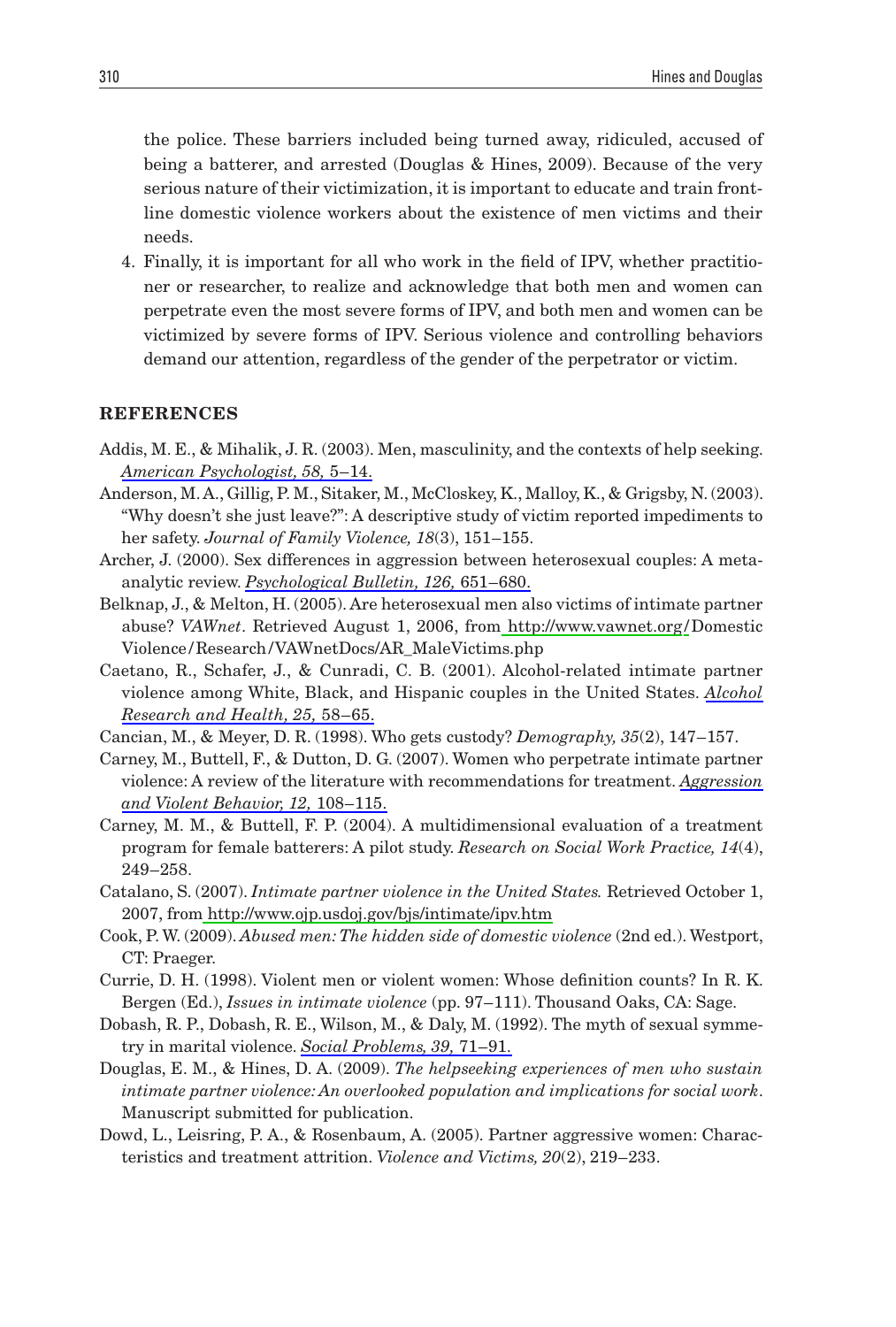- Dutton, D. G., & Painter, S. L. (1981). Traumatic bonding: The development of emotional attachments in battered women and other relationships of intermittent abuse. Vic $timology: An International Journal, 6(1-4), 139-155.$
- Gelles, R. J. (1974). The violent home: A study of physical aggression between husbands and wives. Beverly Hills, CA: Sage.
- Griffing, S., Ragin, D. F., Sage, R. E., Madry, L., Bingham, L. F., & Primm, B. J. (2002). Domestic violence survivors' self-identified reasons for returning to abusive relationships. Journal of Interpersonal Violence, 17(3), 306-319.
- Henning, K., & Feder, L. (2004). A comparison of men and women arrested for domestic violence: Who presents the greater threat? Journal of Family Violence, 19(2), 69–80.
- Henning, K., Jones, A., & Holdford, R. (2003). Treatment needs of women arrested for domestic violence: A comparison with male offenders. Journal of Interpersonal Violence, 18(8), 839-856.
- Hines, D. A. (2007). Post-traumatic stress symptoms among men who sustain partner violence: A multi-national study of university students. Psychology of Men and Masculinity, 8, 225-239.
- Hines, D. A., Brown, J., & Dunning, E. (2007). Characteristics of callers to the Domestic Abuse Helpline for Men. Journal of Family Violence, 22, 63-72.
- Hines, D. A., & Douglas, E. M. (in press). Intimate terrorism by women towards men: Does it exist? Journal of Aggression, Conflict, and Peace Resolution.
- Hines, D. A., & Douglas, E. M. (2009). Women's use of intimate partner violence against men: Prevalence, implications, and consequences. Journal of Aggression, Maltreatment, and Trauma, 18, 572-586.
- Hines, D. A., & Malley-Morrison, K. (2001). Psychological effects of partner abuse against men: A neglected research area. Psychology of Men and Masculinity, 2,  $75 - 85.$
- Hines, D. A., & Straus, M. A. (2007). Binge drinking and violence against dating partners: The mediating effect of antisocial traits and behaviors in a multi-national perspective. Aggressive Behavior, 33, 441-457.
- Holden, G. W., Geffner, R., & Jouriles, E. N. (Eds.). (1998). Children exposed to marital violence: Theory, research, and applied issues. Washington, DC: American Psychological Association.
- Johnson, M. P. (1995). Patriarchal terrorism and common couple violence: Two forms of violence against women. Journal of Marriage and the Family, 57, 283–294.
- Johnson, M. P. (2006). Conflict and control: Gender symmetry and asymmetry in domestic violence. Violence Against Women, 12(11), 1003-1018.
- Johnson, M. P., & Ferraro, K. J. (2000). Research on domestic violence in the 1990s: Making distinctions. Journal of Marriage and the Family, 62, 948-963.
- Johnston, J. R., Lee, S., Olesen, N. W., & Walters, M. G. (2005). Allegations and substantiations of abuse in custody-disputing families. Family Court Review, 43(2), 283–294.
- Loseke, D. R., & Kurz, D. (2005). Men's violence toward women is the serious social problem. In D. R. Loseke, R. J. Gelles, & M. M. Cavanaugh (Eds.), Current controversies on *family violence* (2nd ed., pp. 79–96). Thousand Oaks, CA: Sage.
- McNeely, R. L., Cook, P. W., & Torres, J. B. (2001). Is domestic violence a gender issue, or a human issue? Journal of Human Behavior in the Social Environment, 4, 227–251.
- Medeiros, R. A., & Straus, M. A. (2006). Risk factors for physical violence between dating partners: Implications for gender-inclusive prevention and treatment of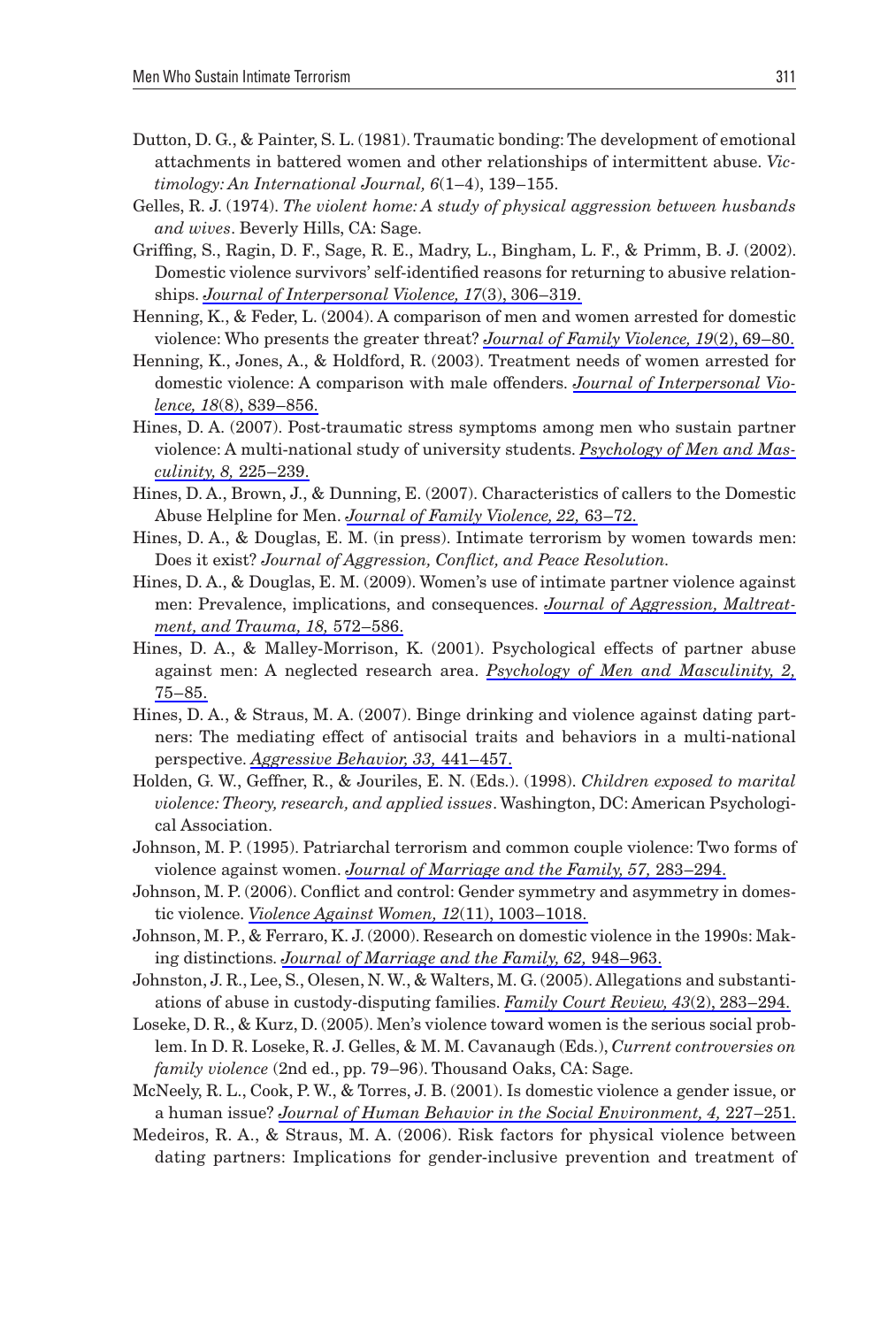family violence. In J. Hamel & T. Nicholls (Eds.), Family interventions in domestic violence: A handbook of gender-inclusive theory and treatment (pp. 59–85). New York: Springer Publishing.

- Migliaccio, T. A. (2001). Marginalizing the battered male. Journal of Men's Studies,  $9(2)$ ,  $205 - 226$ .
- Mills, L. G. (2008). Violent partners: A breakthrough plan for ending the cycle of abuse. New York: Basic Books.
- Mills, T. (1984). Victimization and self-esteem: On equating husband abuse and wife abuse. Victimology, 9, 254-261.
- Moretti, M. M., Obsuth, I., Odgers, C. L., & Reebye, P. (2006). Exposure to maternal vs. paternal partner violence, PTSD, and aggression in adolescent girls and boys. Aggressive Behavior, 32(4), 385-395.
- O'Farrell, T. J., Fals-Stewart, W., Murphy, M., & Murphy, C. M. (2003). Partner violence before and after individually based alcoholism treatment for male alcoholic patients. Journal of Consulting and Clinical Psychology, 71, 92-102.
- Pagelow, M. D. (1985). The "battered husband syndrome": Social problem or much ado about little? In N. Johnson (Ed.), Marital violence: Sociological Review Monograph 31 (pp. 172-195). London: Routledge & Kegan Paul.
- Saunders, D. G. (1988). Wife abuse, husband abuse, or mutual combat? A feminist perspective on the empirical findings. In K. Yllo & M. Bograd (Eds.), Feminist perspectives on wife abuse (pp. 90-113). Newbury Park, CA: Sage.
- Steinmetz, S. K. (1977–1978). The battered husband syndrome. Victimology, 2, 499–509.
- Stets, J. E., & Straus, M. A. (1990). Gender differences in reporting marital violence and its medical and psychological consequences. In M. A. Straus & R. J. Gelles (Eds.), Physical violence in American families: Risk factors and adaptation to violence in 8,145 families (pp. 151–166). New Brunswick, NJ: Transaction.
- Stith, S. M., Rosen, K. H., Middleton, K. L., Busch, A. L., Lundeberg, K., & Carlton, R. P.  $(2000)$ . The intergenerational transmission of spouse abuse: A meta-analysis. Journal of Marriage and the Family, 62, 640-654.
- Straus, M. A. (1991). Discipline and deviance: Physical punishment of children and violence and other crime in adulthood. Social Problems, 38, 101-123.
- Straus, M. A., & Gelles, R. J. (1988). How violent are American families? Estimates from the National Family Violence Resurvey and other studies. In G. T. Hotaling, D. Finkelhor, J. T. Kirkpatrick, & M. A. Straus (Eds.), Family abuse and its consequences: New directions in research (pp. 14–36). Beverly Hills, CA: Sage.
- Straus, M. A., Gelles, R. J., & Steinmetz, S. (1980). Behind closed doors: Violence in the American family. Garden City, NY: Anchor.
- Straus, M. A., Hamby, S. L., Boney-McCoy, S., & Sugarman, D. (1996). The Revised Conflict Tactics Scales (CTS-2): Development and preliminary psychometric data. Journal of Family Issues, 17, 283-316.
- Swan, S. C., Gambone, L. J., Caldwell, J. E., Sullivan, T. P., & Snow, D. L. (2008). A review of research on women's use of violence with male intimate partners. Violence and Victims, 23(3), 301-314.
- Swan, S. C., Gambone, L. J., Fields, A. M., Sullivan, T. P., & Snow, D. L. (2005). Women who use violence in intimate relationships: The role of anger, victimization, and symptoms of posttraumatic stress and depression. Violence and Victims, 20(3),  $267 - 285.$